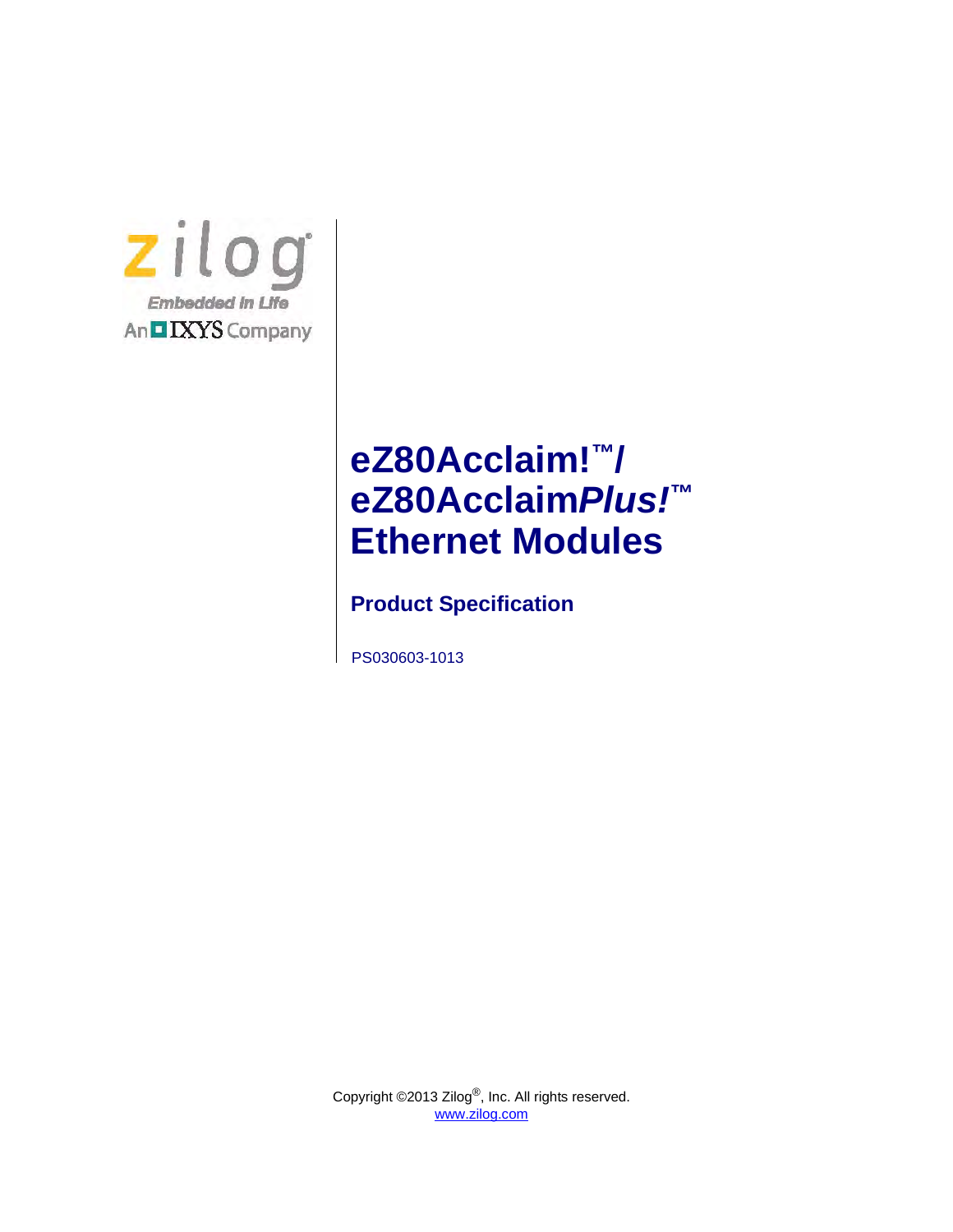

**ii**

#### Warning: DO NOT USE THIS PRODUCT IN LIFE SUPPORT SYSTEMS.

#### **LIFE SUPPORT POLICY**

ZILOG'S PRODUCTS ARE NOT AUTHORIZED FOR USE AS CRITICAL COMPONENTS IN LIFE SUPPORT DEVICES OR SYSTEMS WITHOUT THE EXPRESS PRIOR WRITTEN APPROVAL OF THE PRESIDENT AND GENERAL COUNSEL OF ZILOG CORPORATION.

#### **AS USED HEREIN**

Life support devices or systems are devices which (a) are intended for surgical implant into the body, or (b) support or sustain life and whose failure to perform when properly used in accordance with instructions for use provided in the labeling can be reasonably expected to result in a significant injury to the user. A critical component is any component in a life support device or system whose failure to perform can be reasonably expected to cause the failure of the life support device or system or to affect its safety or effectiveness.

#### **DOCUMENT DISCLAIMER**

©2013 Zilog, Inc All rights reserved. Information in this publication concerning the devices, applications, or technology described is intended to suggest possible uses and may be superseded. ZILOG, INC. DOES NOT ASSUME LIABILITY FOR OR PROVIDE A REPRESENTATION OF ACCURACY OF THE INFORMATION, DEVICES, OR TECHNOLOGY DESCRIBED IN THIS DOCUMENT. ZILOG ALSO DOES NOT ASSUME LIABILITY FOR INTELLECTUAL PROPERTY INFRINGEMENT RELATED IN ANY MANNER TO USE OF INFORMATION, DEVICES, OR TECHNOLOGY DESCRIBED HEREIN OR OTHERWISE. The information contained within this document has been verified according to the general principles of electrical and mechanical engineering.

eZ80Acclaim!<sup>™</sup> and eZ80AcclaimPlus!<sup>™</sup> are trademarks or registered trademarks of Zilog, Inc., an IXYS Company. All other product or service names are the property of their respective owners.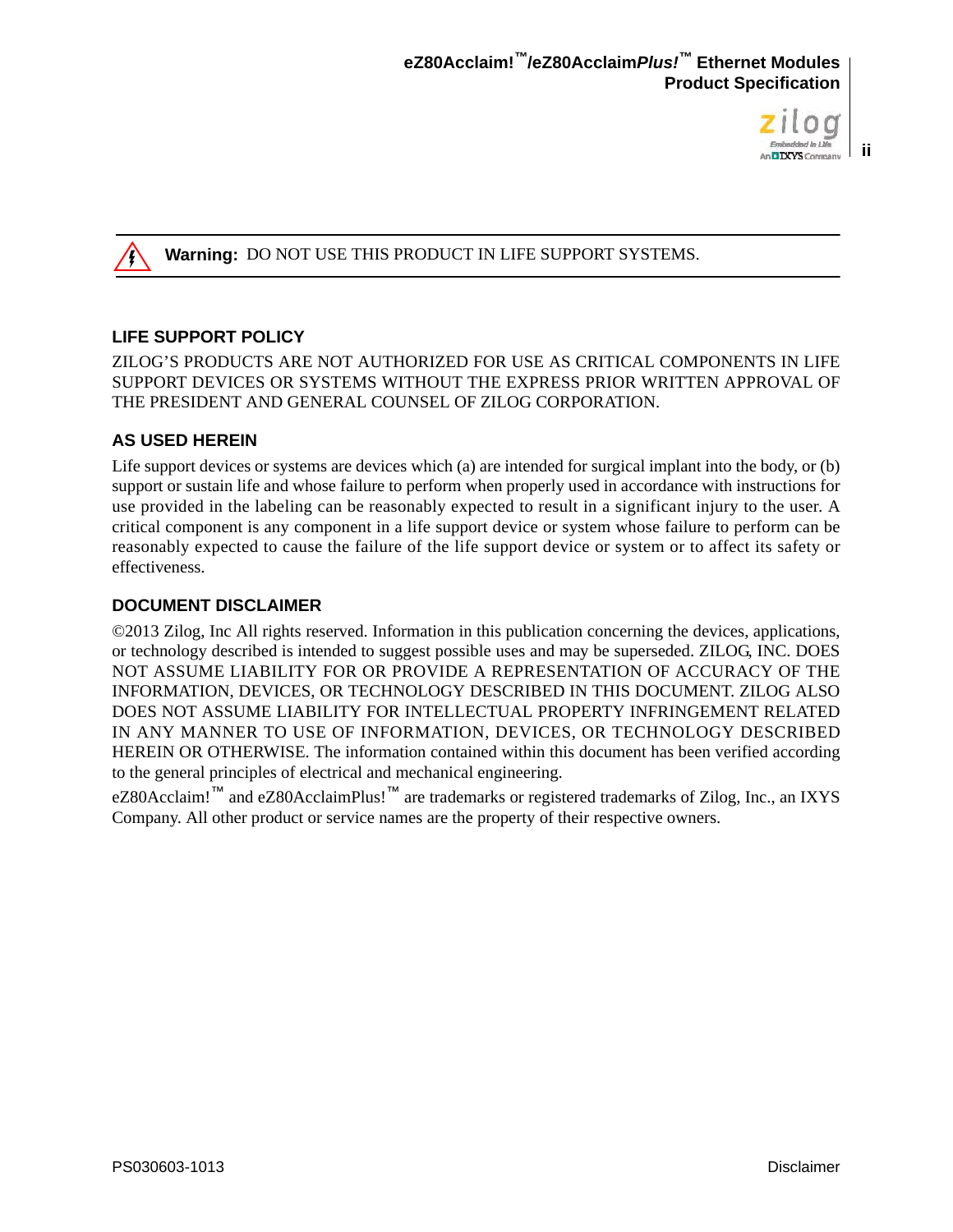

# <span id="page-2-0"></span>*Revision History*

Each instance in the following revision history table reflects a change to this document from its previous version. For more details, refer to the corresponding pages or appropriate links provided in the table.

| <b>Date</b> | <b>Revision</b><br>Level | <b>Description</b>                                                                                                  | Page<br><b>Number</b> |
|-------------|--------------------------|---------------------------------------------------------------------------------------------------------------------|-----------------------|
| Oct<br>2013 | 03                       | Corrected erroneous part number listed f or the eZ80Acclaim Plus!<br>Development Kit, Ordering Information chapter. | 17                    |
| May<br>2013 | 02                       | Updated to include ordering information for the eZ80F915150MODG and<br>eZ80F917150MODG parts.                       | 17                    |
| Mar<br>2013 | 01                       | Original issue.                                                                                                     | All                   |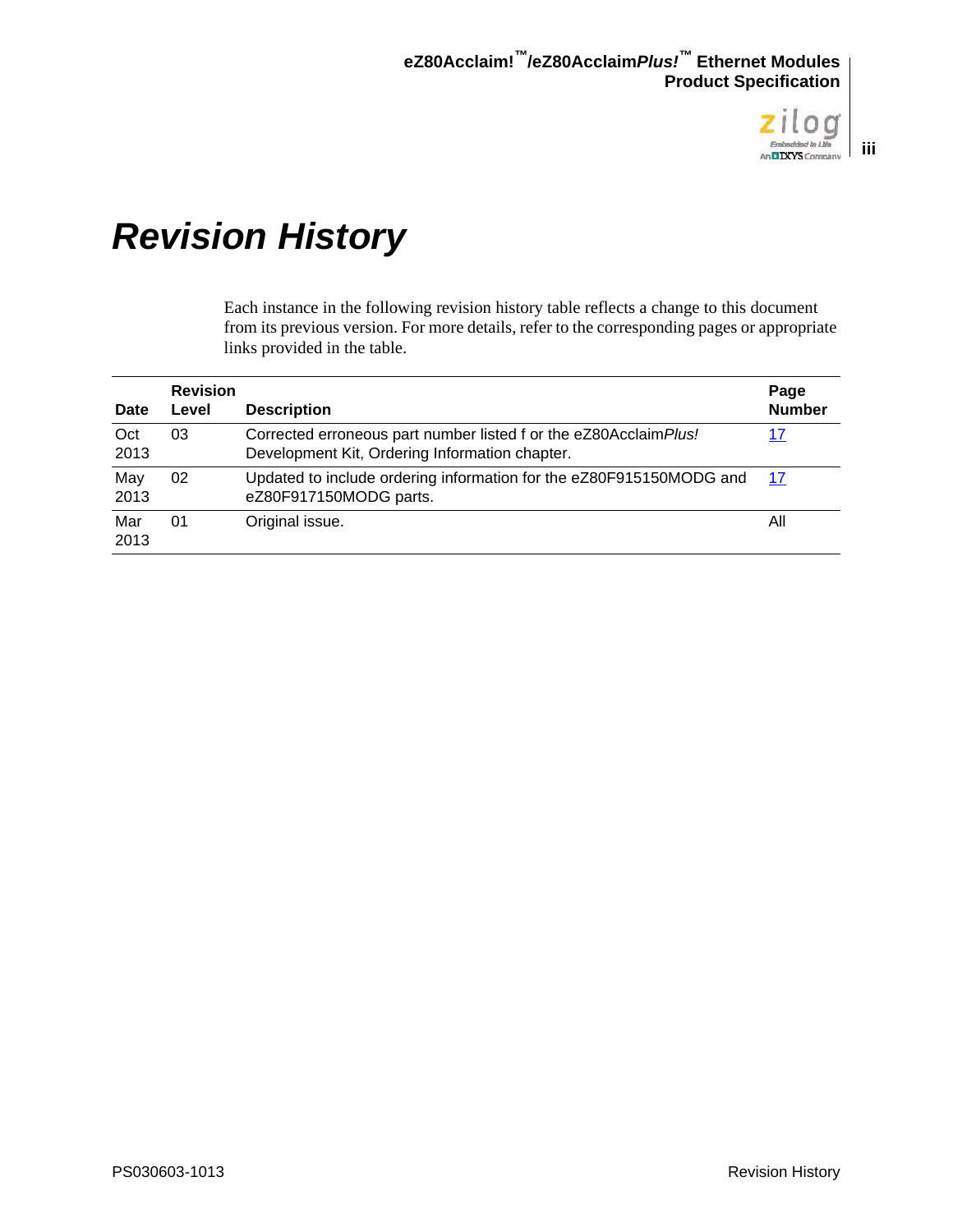

#### **iv**

# *Table of Contents*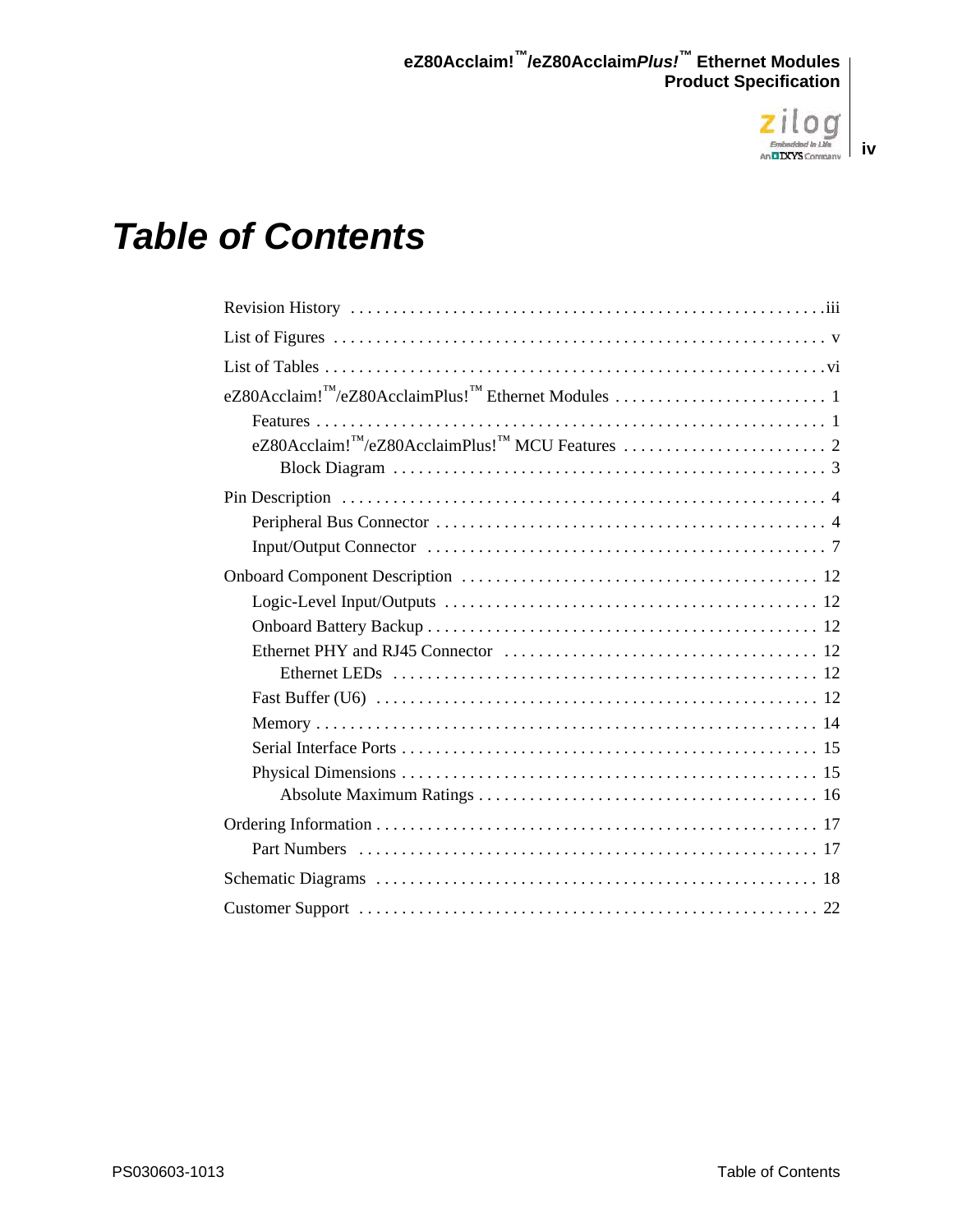

# <span id="page-4-0"></span>*List of Figures*

| Figure 1. | eZ80Acclaim! <sup>™</sup> /eZ80AcclaimPlus! <sup>™</sup> Ethernet Module Functional Block                     |
|-----------|---------------------------------------------------------------------------------------------------------------|
| Figure 2. | eZ80Acclaim! <sup>™</sup> /eZ80AcclaimPlus! <sup>™</sup> Ethernet Module Peripheral Bus                       |
| Figure 3. | eZ80Acclaim! <sup>™</sup> /eZ80AcclaimPlus! <sup>™</sup> Ethernet Module Input/Output                         |
| Figure 4. | Bus Contention without the eZ80Acclaim! <sup><math>M</math></sup> /eZ80AcclaimPlus! <sup><math>M</math></sup> |
| Figure 5. | Physical Dimensions of the eZ80Acclaim! <sup>™</sup> /eZ80AcclaimPlus! <sup>™</sup>                           |
| Figure 6. | eZ80Acclaim! <sup>™</sup> /eZ80AcclaimPlus! <sup>™</sup> Ethernet ModuleSchematic                             |
| Figure 7. | eZ80Acclaim!"/eZ80AcclaimPlus!" Ethernet ModuleSchematic                                                      |
| Figure 8. | eZ80Acclaim! <sup>™</sup> /eZ80AcclaimPlus! <sup>™</sup> Ethernet ModuleSchematic                             |
| Figure 9. | eZ80Acclaim! <sup>™</sup> /eZ80AcclaimPlus! <sup>™</sup> Ethernet ModuleSchematic                             |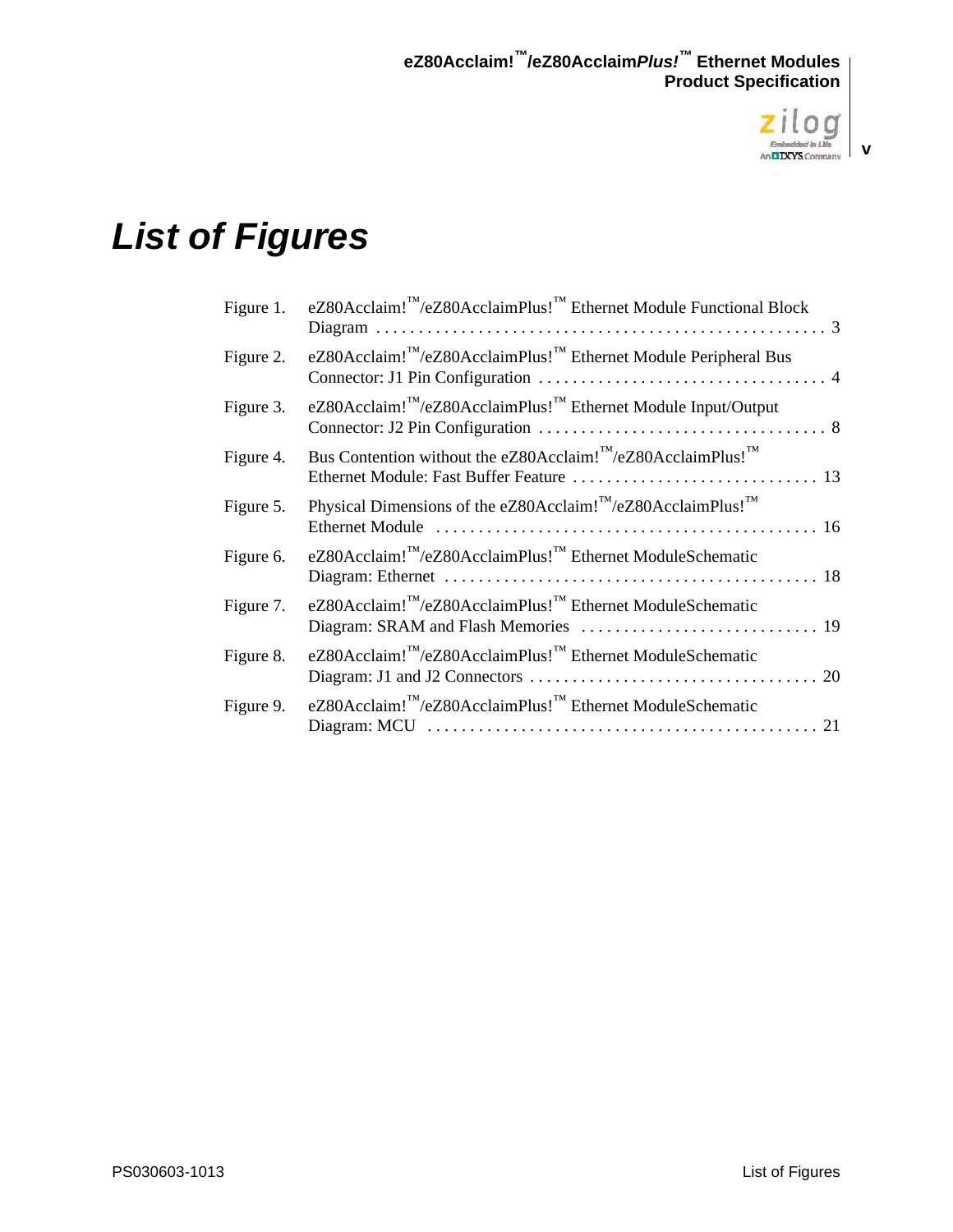

# <span id="page-5-0"></span>*List of Tables*

|          | Table 1. eZ80Acclaim! <sup>™</sup> /eZ80AcclaimPlus! <sup>™</sup> Ethernet Module Peripheral Bus: |  |
|----------|---------------------------------------------------------------------------------------------------|--|
|          | Table 2. eZ80Acclaim! <sup>™</sup> /eZ80AcclaimPlus! <sup>™</sup> Ethernet Module Input/Output    |  |
| Table 3. |                                                                                                   |  |
|          |                                                                                                   |  |
|          |                                                                                                   |  |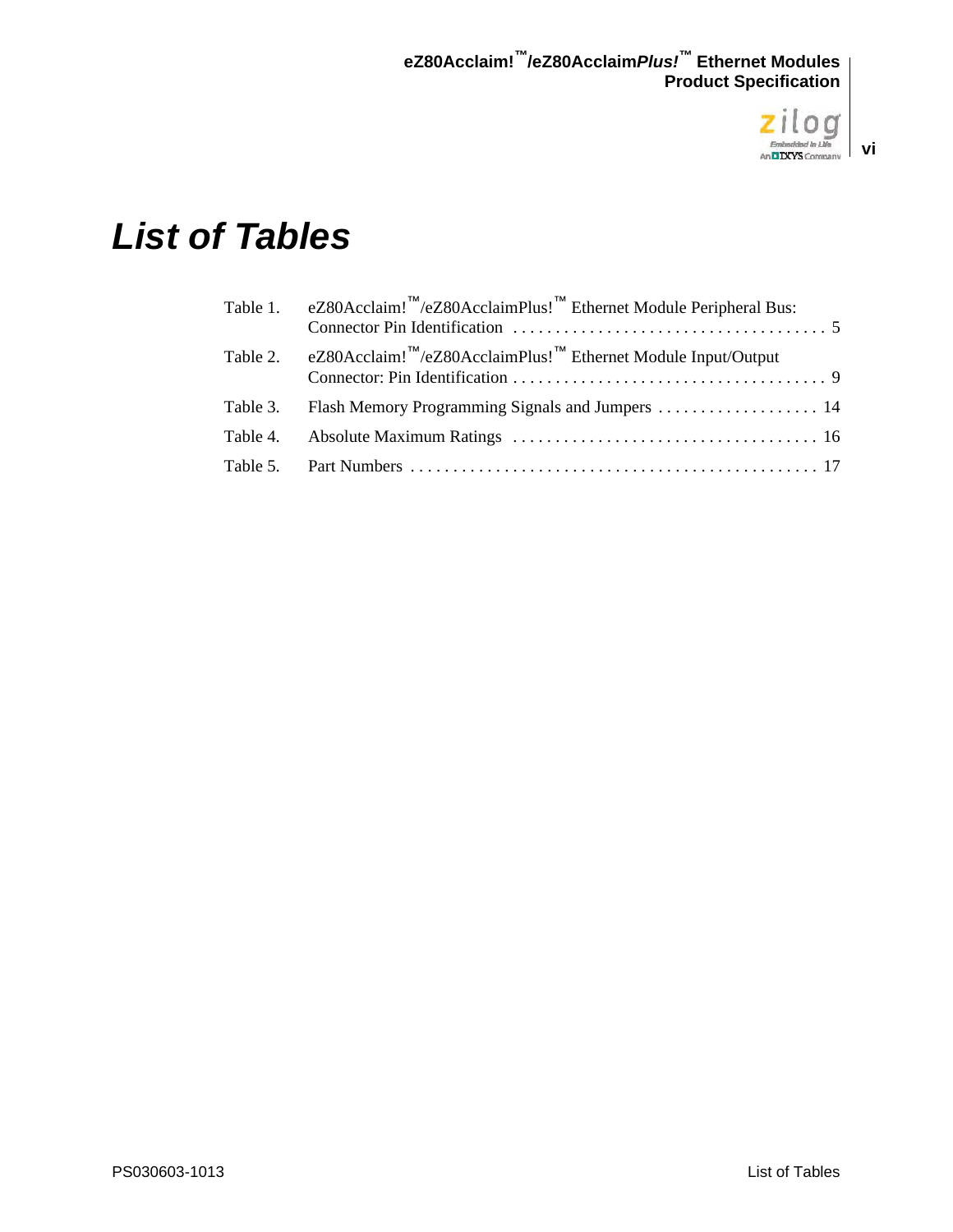

# <span id="page-6-0"></span>*eZ80Acclaim!™/eZ80AcclaimPlus!™ Ethernet Modules*

Zilog's eZ80Acclaim!™/eZ80AcclaimPlus!™ Ethernet Modules are compact, high-performance devices specially designed for the rapid development and deployment of embedded systems requiring control and internet/intranet connectivity.

These expandable modules are powered by Zilog's power-efficient, optimized-pipelinearchitecture eZ80F91 MCU, a member of Zilog's eZ80Acclaim*Plus!*™ family. The eZ80F91 MCU is a high-speed, single-cycle instruction-fetch microcontroller that operates with a clock speed of 50 MHz. It can also operate in Z80®-compatible addressing mode (64KB) or full 24-bit addressing mode (16MB).

The rich peripheral set of these eZ80Acclaim!<sup>™</sup>/eZ80AcclaimPlus!<sup>™</sup> Ethernet Modules make them suitable for a variety of applications, including industrial control, communication, security, automation, point-of-sale terminals, and embedded networking applications.

## <span id="page-6-1"></span>**Features**

Zilog's eZ80Acclaim!™/eZ80AcclaimPlus!™ Ethernet Modules offer the following features:

- **•** Factory-default operating clock frequency at 50 MHz
- 10/100 Base-T Ethernet PHY with RJ45 connector
- **•** 512 KB off-chip fast SRAM
- 8MB off-chip NOR Flash memory
- **•** 32 Mbit serial Flash memory with SPI interface
- **•** Battery for on-chip Real-Time Clock
- Input/Output connector (J2) which provides 32 general-purpose 5 V-tolerant I/O pinouts
- Onboard connector provides I/O bus for external peripheral connections (IRO,  $\overline{CS}$ , 24 address, 8 data)
- **•** Low-cost connection to carrier board via two 2x30 pin headers
- **•** Small footprint 63.5 mm x 78.7 mm
- **•** 3.3 V power supply
- **Standard operating temperature range:**  $0^{\circ}C$  **to**  $+70^{\circ}C$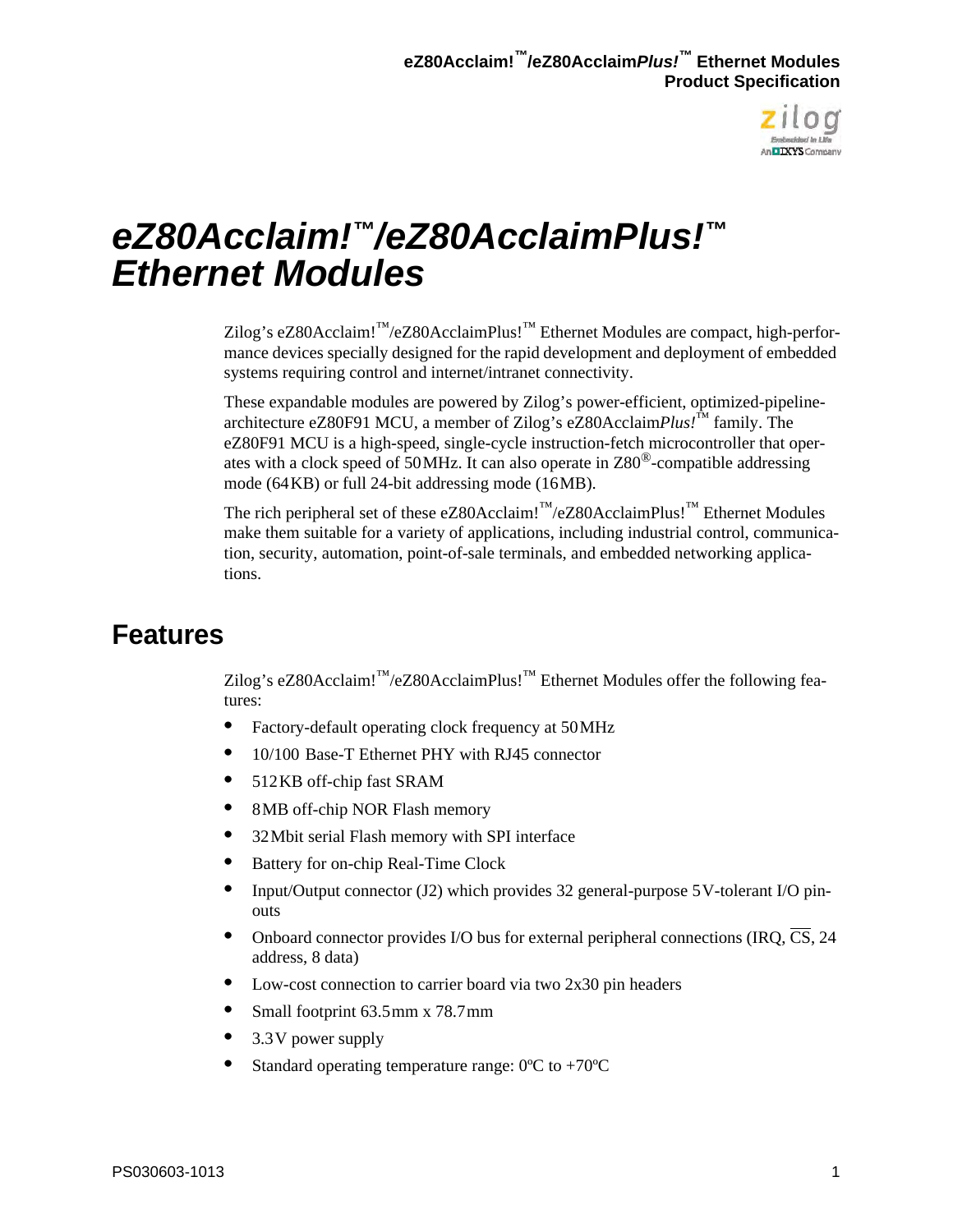

# <span id="page-7-0"></span>**eZ80Acclaim!™/eZ80AcclaimPlus!™ MCU Features**

The eZ80Acclaim! $M/eZ80$ AcclaimPlus!<sup>™</sup> MCUs offer the following features:

- **•** Single-cycle instruction fetch, high-performance, pipelined eZ80® CPU core
- **•** 256 KB of Flash memory and 8 KB of SRAM
- **•** 10/100 Mbps Ethernet MAC with 8 KB frame buffer
- **•** Low power features including SLEEP Mode, HALT Mode, and selective peripheral power-down control
- **•** Two UARTs with independent baud rate generators and support for 9-bit operation
- SPI with independent clock generator
- $\bullet$  ${}^{2}C$  with independent clock generator
- **•** Infrared data association (IrDA)-compliant infrared encoder/decoder
- **•** New DMA-like eZ80 instructions for efficient block data transfer
- **•** External interface with four chip selects, individual wait state generators, and an external WAIT input pin; supports Intel- and Motorola-style buses
- **•** Flexible-priority vectored interrupts (both internal and external) and interrupt controller
- Real-time clock with on-chip 32 kHz oscillator, selectable 50/60 Hz input, and separate  $V_{DD}$  pin for battery backup
- **•** Four 16-bit Counter/Timers with prescalers and direct input/output drive
- **•** Watchdog Timer (WDT)
- **•** 32 bits of general-purpose input/output (GPIO)
- **•** JTAG and ZDI debug interfaces
- **•** 144-pin BGA or 144-pin LQFP package
- Supply voltage of 3.0 V to 3.6 V with 5 V-tolerant inputs
- **Standard operating temperature range:**  $0^{\circ}$ **C to +70**  $^{\circ}$ **C**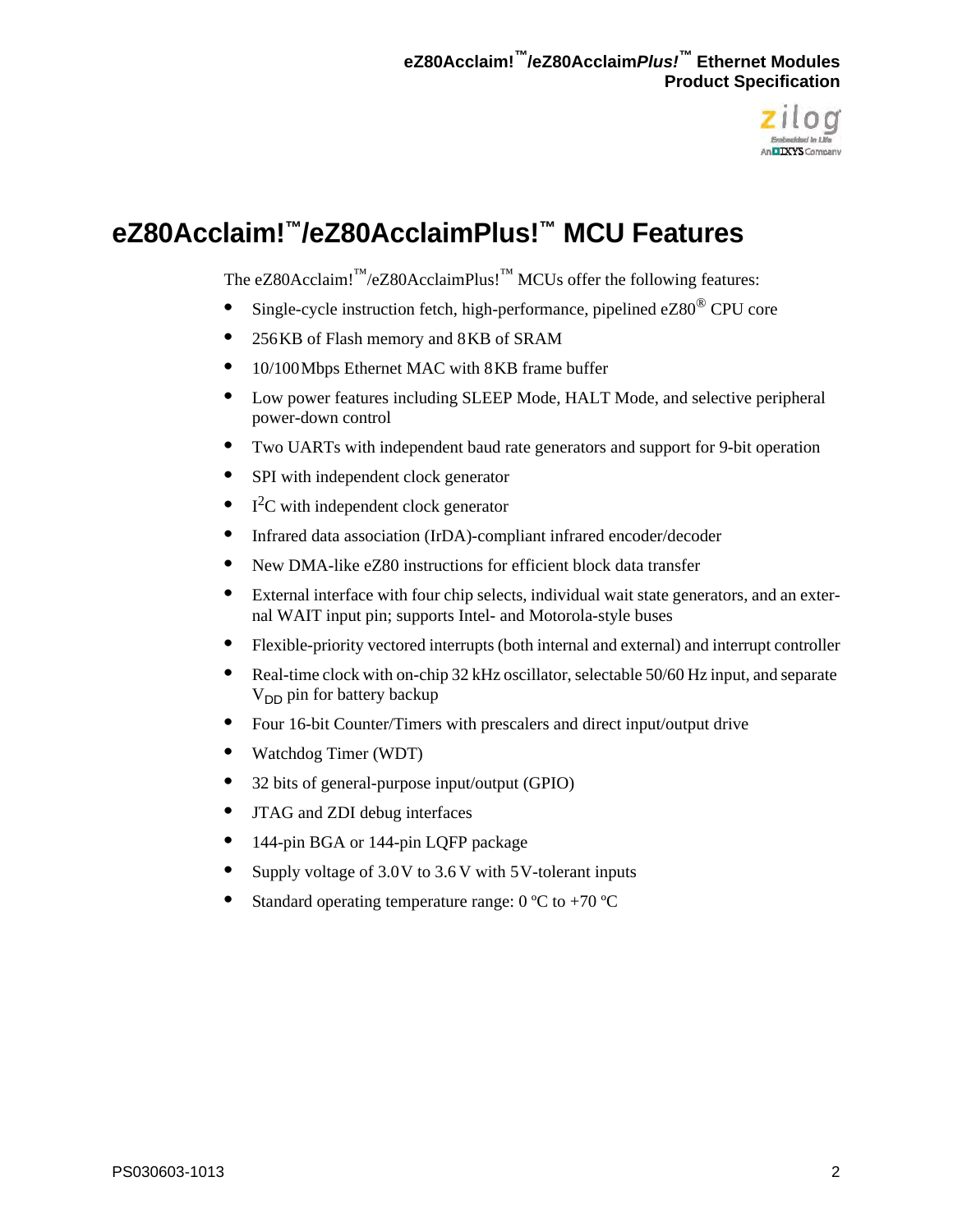

## <span id="page-8-0"></span>**Block Diagram**

[Figure 1](#page-8-1) presents a block diagram of the eZ80Acclaim!<sup>™</sup>/eZ80AcclaimPlus!<sup>™</sup> Ethernet Module.



<span id="page-8-1"></span>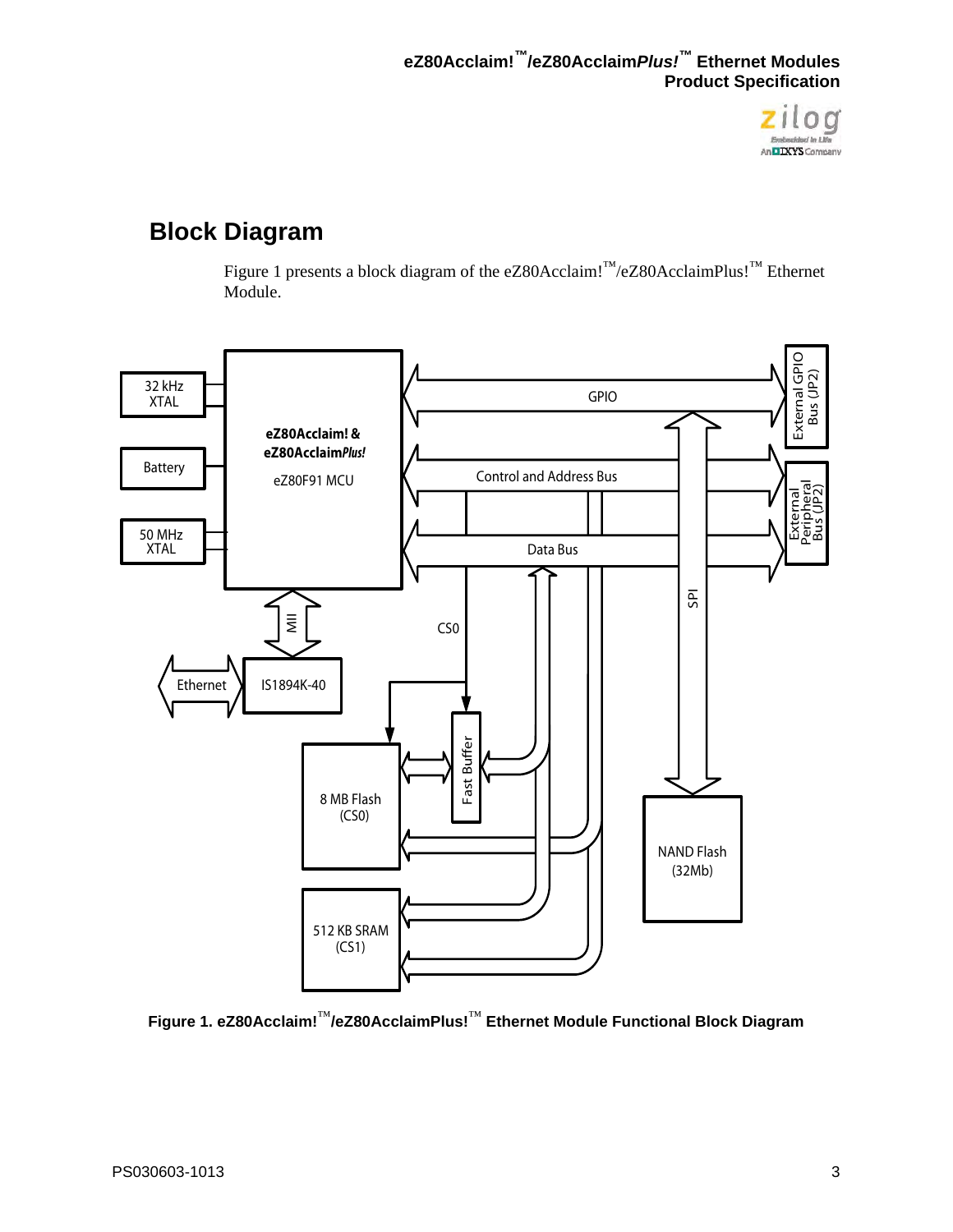

# <span id="page-9-0"></span>*Pin Description*

This chapter describes each pin and its signal direction for each of the eZ80Acclaim!<sup>™/</sup> eZ80AcclaimPlus!™ Ethernet Module's Peripheral Bus and GPIO connectors.

## <span id="page-9-1"></span>**Peripheral Bus Connector**

[Figure 2](#page-9-2) presents a pin layout of the eZ80Acclaim!™/eZ80AcclaimPlus!™ Ethernet Modules' 60-pin Peripheral Bus Connector (J1). [Table 1](#page-10-0) lists the pins and their functions.



<span id="page-9-2"></span>**Figure 2. eZ80Acclaim!**™**/eZ80AcclaimPlus!**™ **Ethernet Module Peripheral Bus Connector: J1 Pin Configuration**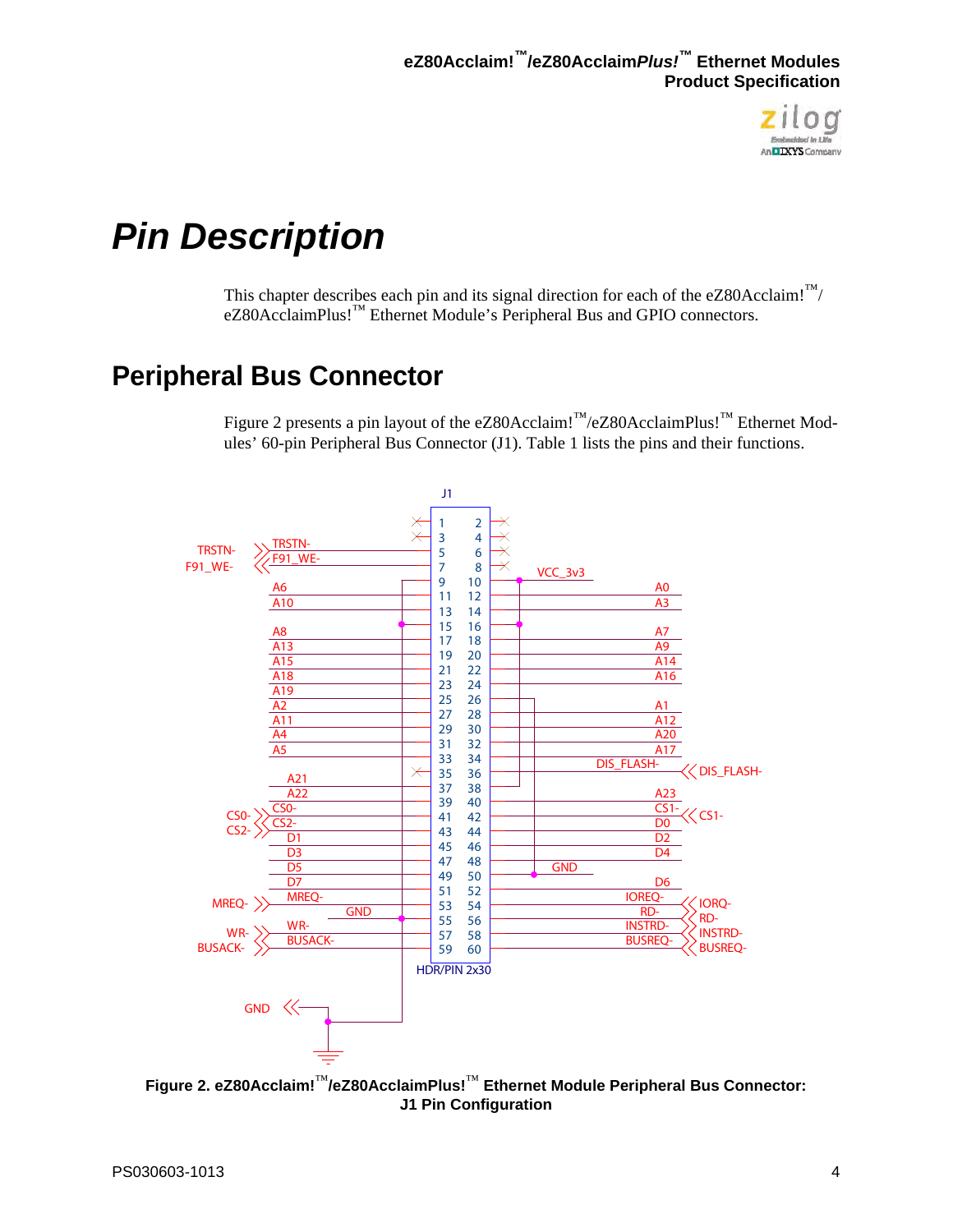

#### Note: All signals with an overline are active Low. For example, B/W, in which WORD is active Low, and  $\overline{B}/W$ , in which BYTE is active Low.

<span id="page-10-0"></span>

|                | <b>Pin No Symbol</b> | Pull Up/<br>Down  | <b>Signal Direction Comments</b> |                                                                                                                           |
|----------------|----------------------|-------------------|----------------------------------|---------------------------------------------------------------------------------------------------------------------------|
| $\mathbf{1}$   | Reserved             |                   |                                  |                                                                                                                           |
| $\overline{2}$ | Reserved             |                   |                                  |                                                                                                                           |
| 3              | Reserved             |                   |                                  |                                                                                                                           |
| 4              | Reserved             |                   |                                  |                                                                                                                           |
| 5              | <b>TRSTN</b>         |                   | Input                            | Reset for on-chip instrumentation (OCI).                                                                                  |
| 6              | Reserved             |                   |                                  |                                                                                                                           |
| $\overline{7}$ | F91 WE               | $PU$ 10k $\Omega$ | Input                            | A Low enables a write to on-chip Flash<br>memory. If this pin is unconnected, on-chip<br>Flash memory is write-protected. |
| 8              | Reserved             |                   |                                  |                                                                                                                           |
| 9              | <b>GND</b>           |                   |                                  | $V_{SS}$ /Ground (0V).                                                                                                    |
| 10             | $V_{CC}$             |                   |                                  | 3.3V supply input pin.                                                                                                    |
| 11             | A <sub>6</sub>       |                   | Bidirectional                    |                                                                                                                           |
| 12             | A <sub>0</sub>       |                   | Bidirectional                    |                                                                                                                           |
| 13             | A10                  |                   | Bidirectional                    |                                                                                                                           |
| 14             | A3                   |                   | Bidirectional                    |                                                                                                                           |
| 15             | <b>GND</b>           |                   |                                  | $V_{SS}$ /Ground (0V).                                                                                                    |
| 16             | $V_{CC}$             |                   |                                  | 3.3V supply input pin.                                                                                                    |
| 17             | A <sub>8</sub>       |                   | Bidirectional                    |                                                                                                                           |
| 18             | A7                   |                   | Bidirectional                    |                                                                                                                           |
| 19             | A13                  |                   | Bidirectional                    |                                                                                                                           |
| 20             | A <sub>9</sub>       |                   | Bidirectional                    |                                                                                                                           |
| 21             | A15                  |                   | Bidirectional                    |                                                                                                                           |
| 22             | A14                  |                   | Bidirectional                    |                                                                                                                           |
| Notes:         |                      |                   |                                  |                                                                                                                           |

#### **Table 1. eZ80Acclaim!**™**/eZ80AcclaimPlus!**™ **Ethernet Module Peripheral Bus: Connector Pin Identification**

**Notes:**

 $\blacktriangleright$ 

1. External capacitive loads on RD, WR, IORQ, MREQ, D0-D7, and A0-A23 must be below 10 pF to satisfy timing requirements for the CPU.

2. All unused inputs must be pulled to either  $V_{DD}$  or GND, depending on their inactive levels, to reduce power consumption and to reduce noise sensitivity.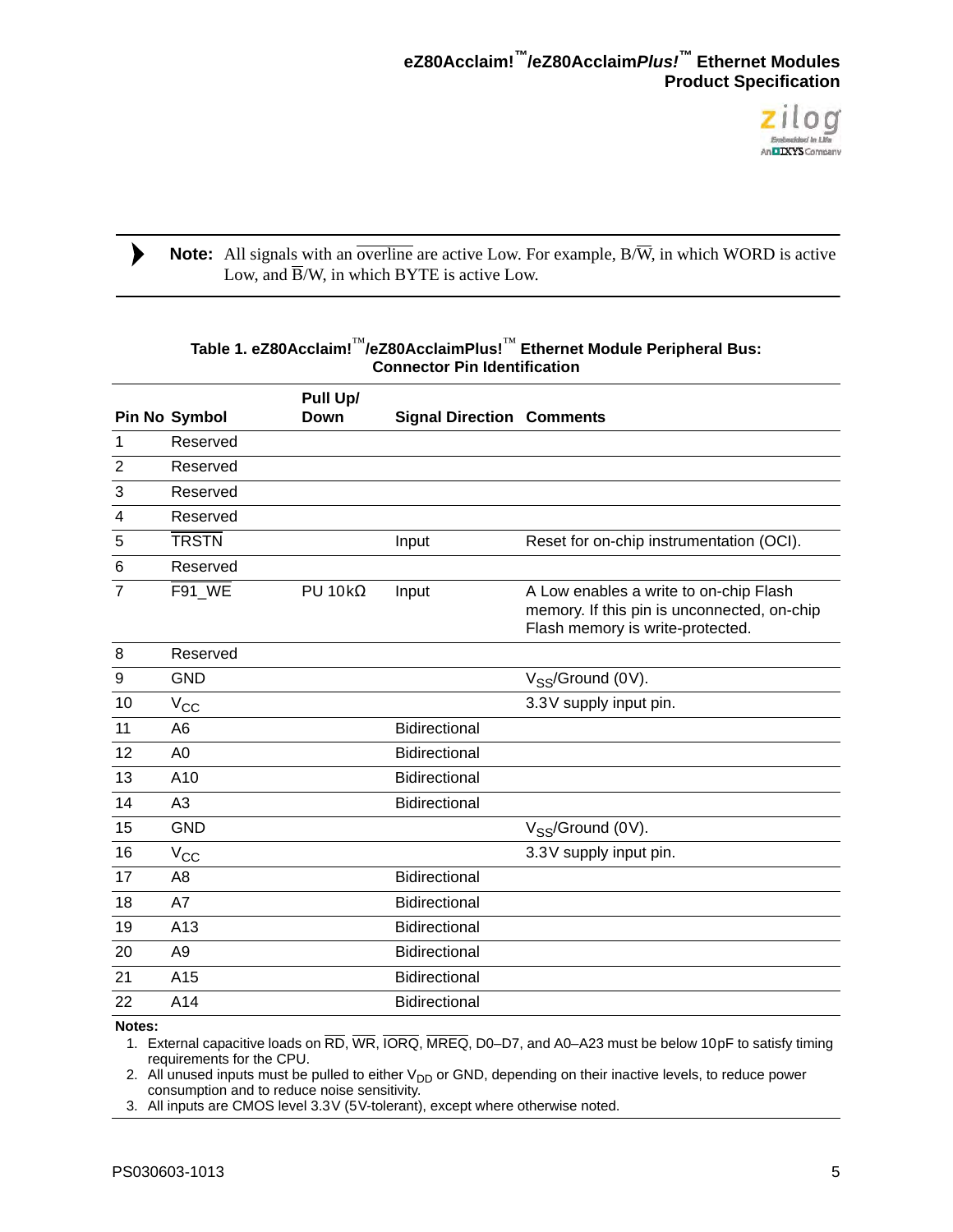

#### **Table 1. eZ80Acclaim!**™**/eZ80AcclaimPlus!**™ **Ethernet Module Peripheral Bus: Connector Pin Identification (Continued)**

|    |                         | Pull Up/           |                                  |                                                                                                                           |
|----|-------------------------|--------------------|----------------------------------|---------------------------------------------------------------------------------------------------------------------------|
|    | Pin No Symbol           | Down               | <b>Signal Direction Comments</b> |                                                                                                                           |
| 23 | A18                     |                    | <b>Bidirectional</b>             |                                                                                                                           |
| 24 | A16                     |                    | Bidirectional                    |                                                                                                                           |
| 25 | A19                     |                    | Bidirectional                    |                                                                                                                           |
| 26 | <b>GND</b>              |                    |                                  | $V_{SS}$ /Ground (0 V).                                                                                                   |
| 27 | A2                      |                    | <b>Bidirectional</b>             |                                                                                                                           |
| 28 | A <sub>1</sub>          |                    | <b>Bidirectional</b>             |                                                                                                                           |
| 29 | A11                     |                    | Bidirectional                    |                                                                                                                           |
| 30 | A12                     |                    | Bidirectional                    |                                                                                                                           |
| 31 | A <sub>4</sub>          |                    | <b>Bidirectional</b>             |                                                                                                                           |
| 32 | A20                     |                    | <b>Bidirectional</b>             |                                                                                                                           |
| 33 | A <sub>5</sub>          |                    | <b>Bidirectional</b>             |                                                                                                                           |
| 34 | A17                     |                    | Bidirectional                    |                                                                                                                           |
| 35 | Reserved                |                    |                                  |                                                                                                                           |
| 36 | DIS_FLASH               | $PU$ 10 k $\Omega$ | Input                            | A Low disables onboard Flash memory.<br>Flash is enabled if DIS FLASH is not<br>connected; CMOS input 3.3V (5V-tolerant). |
| 37 | A21                     |                    | Bidirectional                    |                                                                                                                           |
| 38 | $V_{\rm CC}$            |                    |                                  | 3.3V supply input pin.                                                                                                    |
| 39 | A22                     |                    | Bidirectional                    |                                                                                                                           |
| 40 | A23                     |                    | Bidirectional                    |                                                                                                                           |
| 41 | CS <sub>0</sub>         |                    | Output                           |                                                                                                                           |
| 42 | $\overline{\text{CS1}}$ |                    | Output                           |                                                                                                                           |
| 43 | CS <sub>2</sub>         |                    | Output                           |                                                                                                                           |
| 44 | D <sub>0</sub>          | $PU 4k\Omega$      | Bidirectional                    |                                                                                                                           |
| 45 | D <sub>1</sub>          | $PU 4k\Omega$      | <b>Bidirectional</b>             |                                                                                                                           |
| 46 | D <sub>2</sub>          | $PU 4k\Omega$      | Bidirectional                    |                                                                                                                           |
| 47 | D <sub>3</sub>          | $PU 4k\Omega$      | Bidirectional                    |                                                                                                                           |
| 48 | D <sub>4</sub>          | $PU 4k\Omega$      | <b>Bidirectional</b>             |                                                                                                                           |
|    |                         |                    |                                  |                                                                                                                           |

#### **Notes:**

1. External capacitive loads on RD, WR, IORQ, MREQ, D0-D7, and A0-A23 must be below 10 pF to satisfy timing requirements for the CPU.

2. All unused inputs must be pulled to either  $V_{DD}$  or GND, depending on their inactive levels, to reduce power consumption and to reduce noise sensitivity.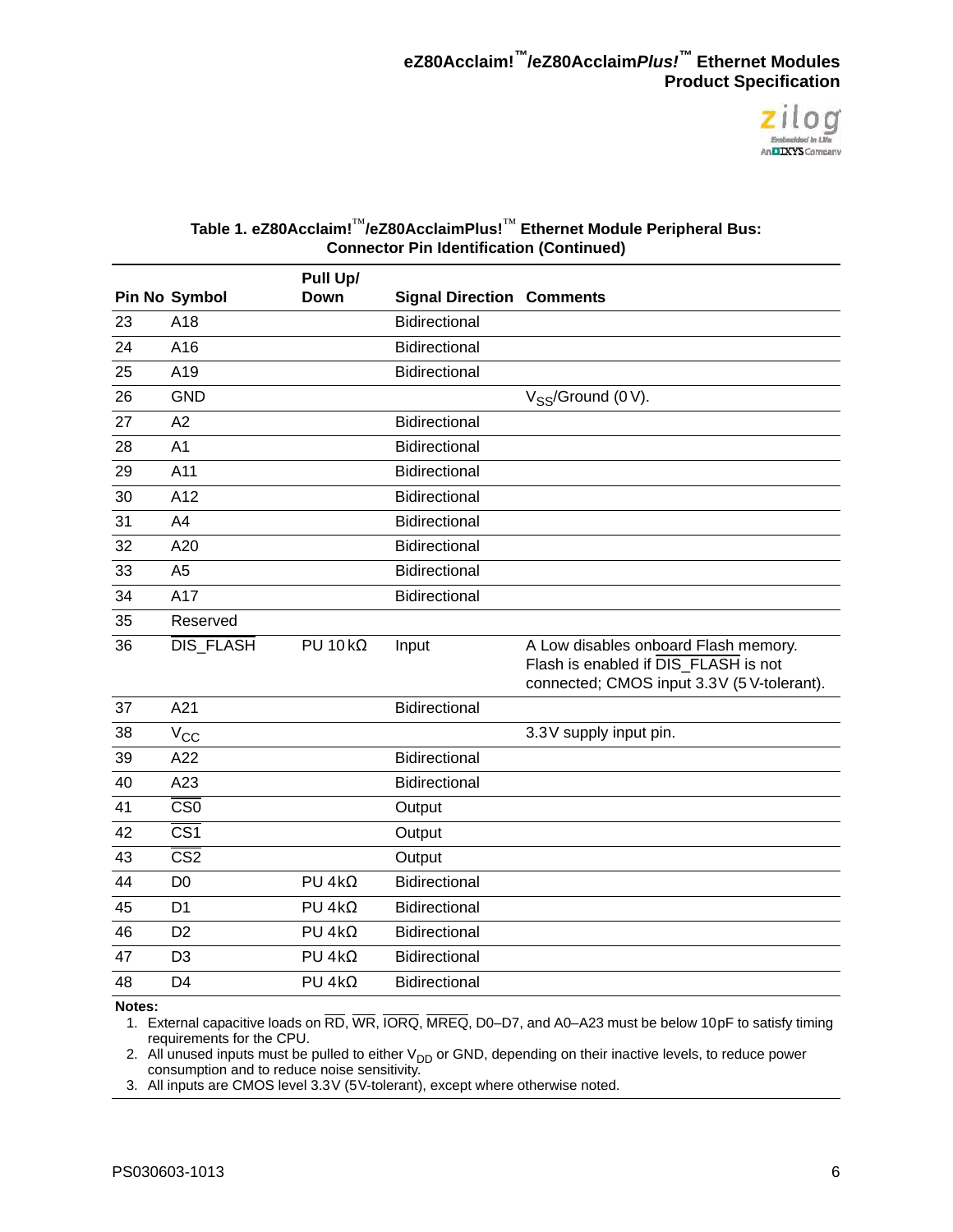

#### **Table 1. eZ80Acclaim!**™**/eZ80AcclaimPlus!**™ **Ethernet Module Peripheral Bus: Connector Pin Identification (Continued)**

|    |                      | Pull Up/       |                                  |                        |
|----|----------------------|----------------|----------------------------------|------------------------|
|    | <b>Pin No Symbol</b> | Down           | <b>Signal Direction Comments</b> |                        |
| 49 | D <sub>5</sub>       | PU 4k $\Omega$ | <b>Bidirectional</b>             |                        |
| 50 | <b>GND</b>           |                |                                  | $V_{SS}$ /Ground (0V). |
| 51 | D7                   | $PU 4k\Omega$  | <b>Bidirectional</b>             |                        |
| 52 | D <sub>6</sub>       |                | <b>Bidirectional</b>             |                        |
| 53 | <b>MREQ</b>          |                | <b>Bidirectional</b>             |                        |
| 54 | <b>IORQ</b>          |                | <b>Bidirectional</b>             |                        |
| 55 | <b>GND</b>           |                |                                  | $V_{SS}$ /Ground (0V). |
| 56 | <b>RD</b>            |                | <b>Bidirectional</b>             |                        |
| 57 | <b>WR</b>            |                | <b>Bidirectional</b>             |                        |
| 58 | <b>INSTRD</b>        |                | Output                           |                        |
| 59 | <b>BUSACK</b>        |                | Output                           |                        |
| 60 | <b>BUSREQ</b>        | $PU 2k\Omega$  | Input                            |                        |
|    |                      |                |                                  |                        |

**Notes:**

1. External capacitive loads on  $\overline{RD}$ ,  $\overline{WR}$ ,  $\overline{IORQ}$ ,  $\overline{MREQ}$ ,  $D0-D7$ , and A0-A23 must be below 10 pF to satisfy timing requirements for the CPU.

2. All unused inputs must be pulled to either  $V_{DD}$  or GND, depending on their inactive levels, to reduce power consumption and to reduce noise sensitivity.

3. All inputs are CMOS level 3.3 V (5 V-tolerant), except where otherwise noted.

## <span id="page-12-0"></span>**Input/Output Connector**

[Figure 3](#page-13-0) presents a pin layout of the 60-pin I/O connector (J2) of the modules. However, the eZ80<sup>®</sup> Development Platform features a 50-pin connector. eZ80Acclaim!<sup>™/</sup> eZ80AcclaimPlus!<sup>™</sup> Ethernet Modules are designed to interface pin 60 of their J2 connectors to pin 50 of the eZ80 Development Platform's JP2 connector so that pins 1–10 of the Modules overlap the edge of the eZ80 development platform. [Table 2](#page-14-0) describes the pins.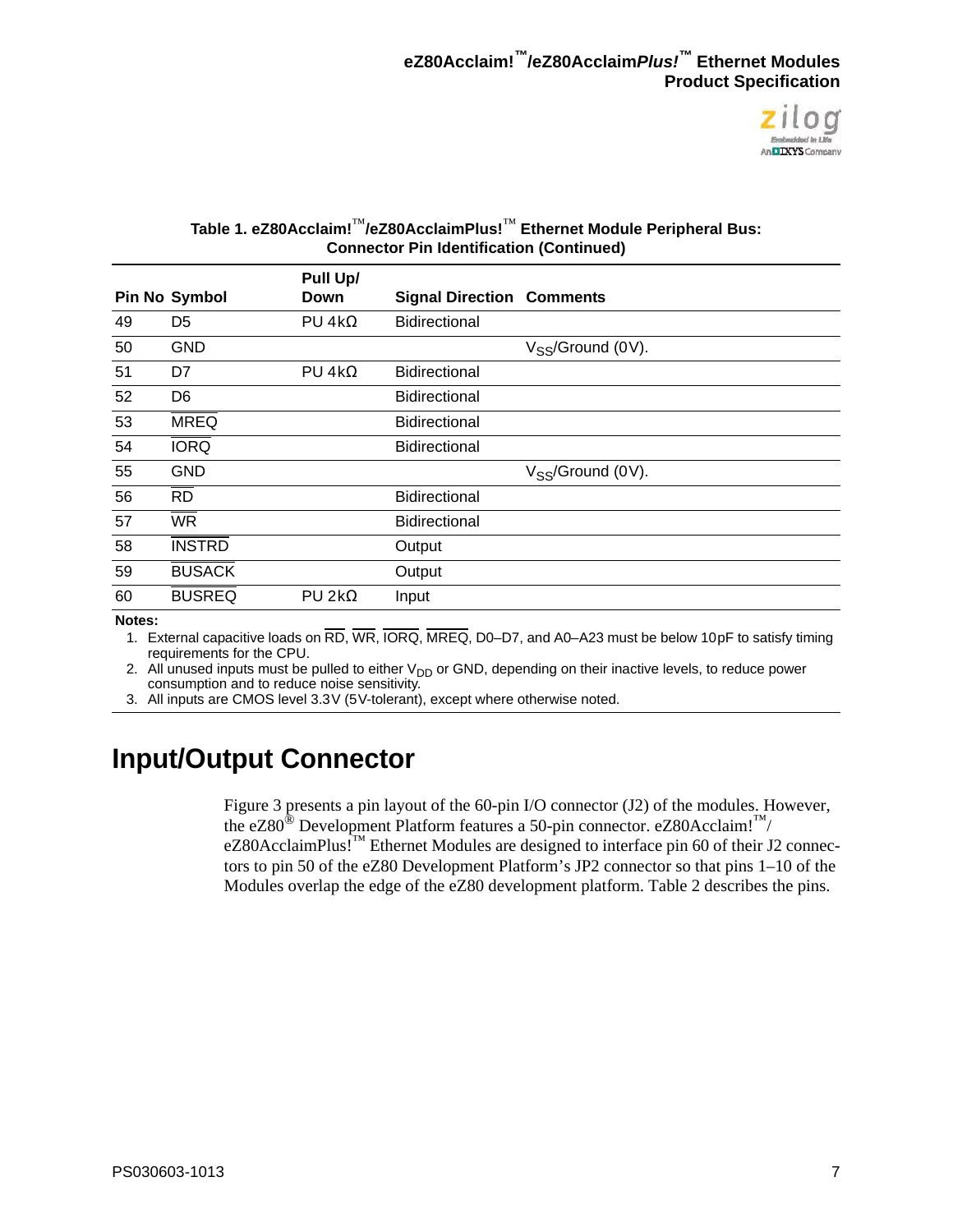



<span id="page-13-0"></span>**Figure 3. eZ80Acclaim!**™**/eZ80AcclaimPlus!**™ **Ethernet Module Input/Output Connector: J2 Pin Configuration**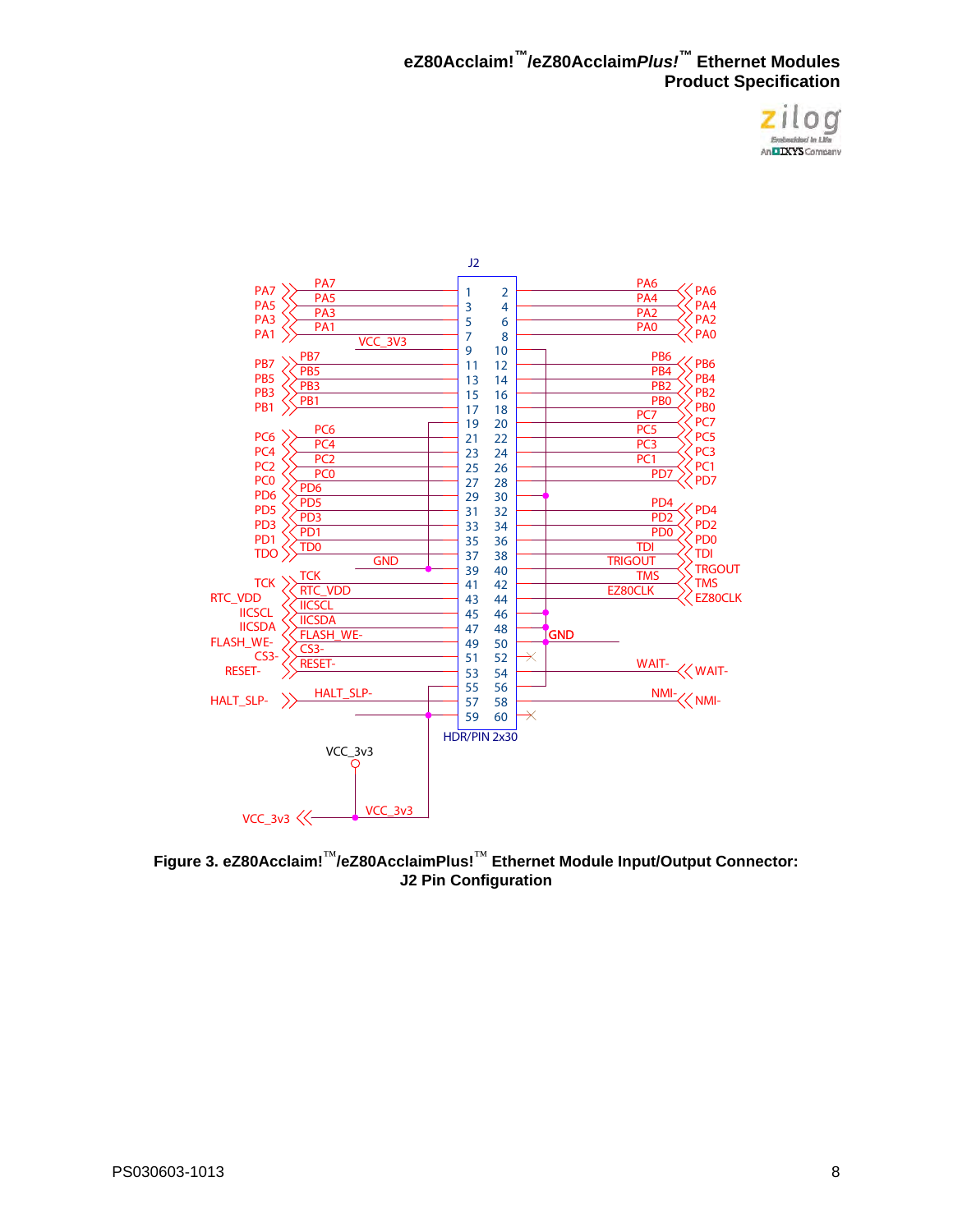

#### <span id="page-14-0"></span>**Table 2. eZ80Acclaim!**™**/eZ80AcclaimPlus!**™ **Ethernet Module Input/Output Connector: Pin Identification**

|                  |                 | Pull Up/ |                                  |                         |
|------------------|-----------------|----------|----------------------------------|-------------------------|
|                  | Pin No Symbol   | Down     | <b>Signal Direction Comments</b> |                         |
| $\mathbf{1}$     | PA7             |          | <b>Bidirectional</b>             |                         |
| $\overline{2}$   | PA <sub>6</sub> |          | <b>Bidirectional</b>             |                         |
| 3                | PA <sub>5</sub> |          | <b>Bidirectional</b>             |                         |
| 4                | PA4             |          | <b>Bidirectional</b>             |                         |
| 5                | PA <sub>3</sub> |          | Bidirectional                    |                         |
| 6                | PA <sub>2</sub> |          | <b>Bidirectional</b>             |                         |
| 7                | PA <sub>1</sub> |          | <b>Bidirectional</b>             |                         |
| 8                | PA <sub>0</sub> |          | <b>Bidirectional</b>             |                         |
| $\boldsymbol{9}$ | $V_{\rm CC}$    |          |                                  | 3.3V supply input pin.  |
| 10               | <b>GND</b>      |          |                                  | $V_{SS}$ /Ground (0 V). |
| 11               | PB7             |          | Bidirectional                    |                         |
| 12               | PB <sub>6</sub> |          | <b>Bidirectional</b>             |                         |
| 13               | PB <sub>5</sub> |          | <b>Bidirectional</b>             |                         |
| 14               | PB4             |          | <b>Bidirectional</b>             |                         |
| 15               | PB <sub>3</sub> |          | Bidirectional                    |                         |
| 16               | PB <sub>2</sub> |          | <b>Bidirectional</b>             |                         |
| 17               | PB <sub>1</sub> |          | <b>Bidirectional</b>             |                         |
| 18               | PB <sub>0</sub> |          | Bidirectional                    |                         |
| 19               | <b>GND</b>      |          |                                  | $V_{SS}$ /Ground (0 V). |
| 20               | PC7             |          | Bidirectional                    |                         |
| 21               | PC <sub>6</sub> |          | Bidirectional                    |                         |
| 22               | PC <sub>5</sub> |          | Bidirectional                    |                         |
| 23               | PC4             |          | Bidirectional                    |                         |
| 24               | PC <sub>3</sub> |          | Bidirectional                    |                         |
| 25               | PC <sub>2</sub> |          | Bidirectional                    |                         |
| 26               | PC <sub>1</sub> |          | Bidirectional                    |                         |
| 27               | PC <sub>0</sub> |          | Bidirectional                    |                         |
|                  |                 |          |                                  |                         |

#### **Notes:**

1. External capacitive loads on RD, WR, IORQ, MREQ, D0–D7, and A0–A23 must be below 10 pF to satisfy timing requirements for the CPU.

2. All unused inputs must be pulled to either V<sub>DD</sub> or GND, depending on their inactive levels, to reduce power consumption and to reduce noise sensitivity.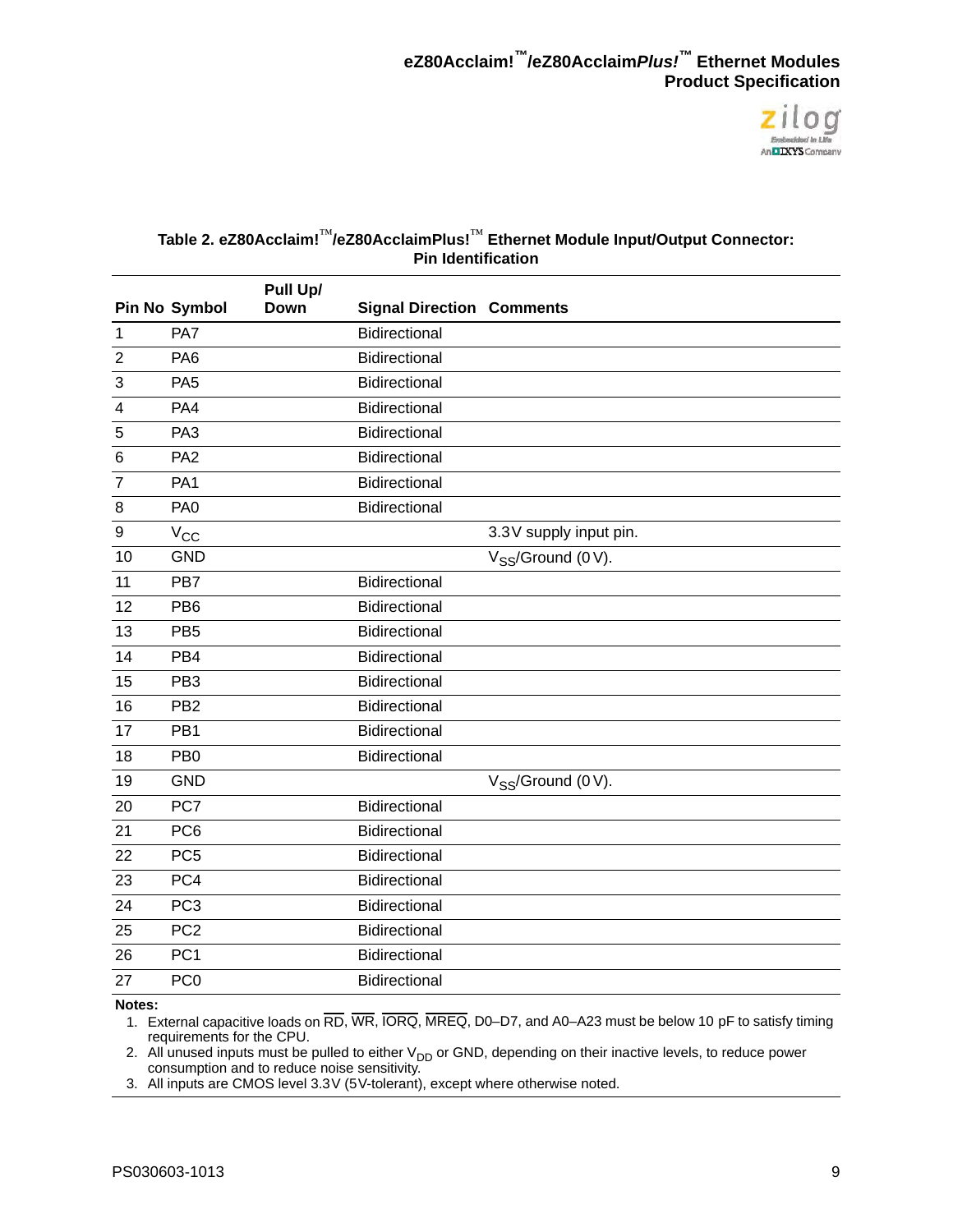

#### **Table 2. eZ80Acclaim!**™**/eZ80AcclaimPlus!**™ **Ethernet Module Input/Output Connector: Pin Identification (Continued)**

|    |                             | Pull Up/          |                                  |                                                                                                                                                                                                      |
|----|-----------------------------|-------------------|----------------------------------|------------------------------------------------------------------------------------------------------------------------------------------------------------------------------------------------------|
|    | Pin No Symbol               | <b>Down</b>       | <b>Signal Direction Comments</b> |                                                                                                                                                                                                      |
| 28 | PD7                         |                   | Bidirectional                    |                                                                                                                                                                                                      |
| 29 | PD <sub>6</sub>             |                   | Bidirectional                    |                                                                                                                                                                                                      |
| 30 | <b>GND</b>                  |                   |                                  | $V_{SS}$ /Ground (0V).                                                                                                                                                                               |
| 31 | PD <sub>5</sub>             |                   | <b>Bidirectional</b>             |                                                                                                                                                                                                      |
| 32 | PD4                         | $PD 4k\Omega$     | <b>Bidirectional</b>             |                                                                                                                                                                                                      |
| 33 | PD <sub>3</sub>             |                   | Bidirectional                    |                                                                                                                                                                                                      |
| 34 | P <sub>D</sub> <sub>2</sub> |                   | Bidirectional                    |                                                                                                                                                                                                      |
| 35 | PD <sub>1</sub>             |                   | Bidirectional                    |                                                                                                                                                                                                      |
| 36 | P <sub>D</sub> <sub>0</sub> |                   | <b>Bidirectional</b>             |                                                                                                                                                                                                      |
| 37 | <b>TDO</b>                  |                   | Output                           | JTAG Data Output pin.                                                                                                                                                                                |
| 38 | TDI/ZDA                     |                   | Input                            | JTAG Data Input pin.                                                                                                                                                                                 |
| 39 | <b>GND</b>                  |                   |                                  | $V_{SS}$ /Ground (0 V).                                                                                                                                                                              |
| 40 | <b>TRIGOUT</b>              |                   | Output                           | Active High trigger event indicator.                                                                                                                                                                 |
| 41 | <b>TCK/ZCL</b>              | $PU$ 10k $\Omega$ | Input                            | JTAG Input. High on reset enables ZDI Mode; Low<br>on reset enables OCI debug.                                                                                                                       |
| 42 | <b>TMS</b>                  | $PU$ 10k $\Omega$ | Input                            | JTAG Test Mode Select Input.                                                                                                                                                                         |
| 43 | $RTC_VDD$                   |                   |                                  | RTC supply. For proper operation of the Modules,<br>this pin must be connected to the same power<br>source that powers the module (as it is done on the<br>Zilog <sup>®</sup> development platform). |
| 44 | EZ80CLK                     |                   | Output                           | Synchronous CPU clock output.                                                                                                                                                                        |
| 45 | $I2C$ SCL                   | $PU 4k\Omega$     | <b>Bidirectional</b>             | $I2C$ Bus Clock.                                                                                                                                                                                     |
| 46 | <b>GND</b>                  |                   |                                  | V <sub>SS</sub> /Ground (0 V).                                                                                                                                                                       |
| 47 | $I2C$ SDA                   | $PU$ 4k $\Omega$  | <b>Bidirectional</b>             | <sup>2</sup> C Data Clock.                                                                                                                                                                           |
| 48 | <b>GND</b>                  |                   | Power                            | $V_{SS}$ /Ground (0 V).                                                                                                                                                                              |
| 49 | <b>FLASHWE</b>              | $PU$ 10k $\Omega$ | Input                            | A Low enables a write to external Flash memory<br>boot block area. If this pin is unconnected, the<br>Flash memory boot block area is write-protected.                                               |
| 50 | <b>GND</b>                  |                   |                                  | $V_{SS}$ /Ground (0 V).                                                                                                                                                                              |

#### **Notes:**

1. External capacitive loads on RD, WR, IORQ, MREQ, D0–D7, and A0–A23 must be below 10 pF to satisfy timing requirements for the CPU.

2. All unused inputs must be pulled to either  $V_{DD}$  or GND, depending on their inactive levels, to reduce power consumption and to reduce noise sensitivity.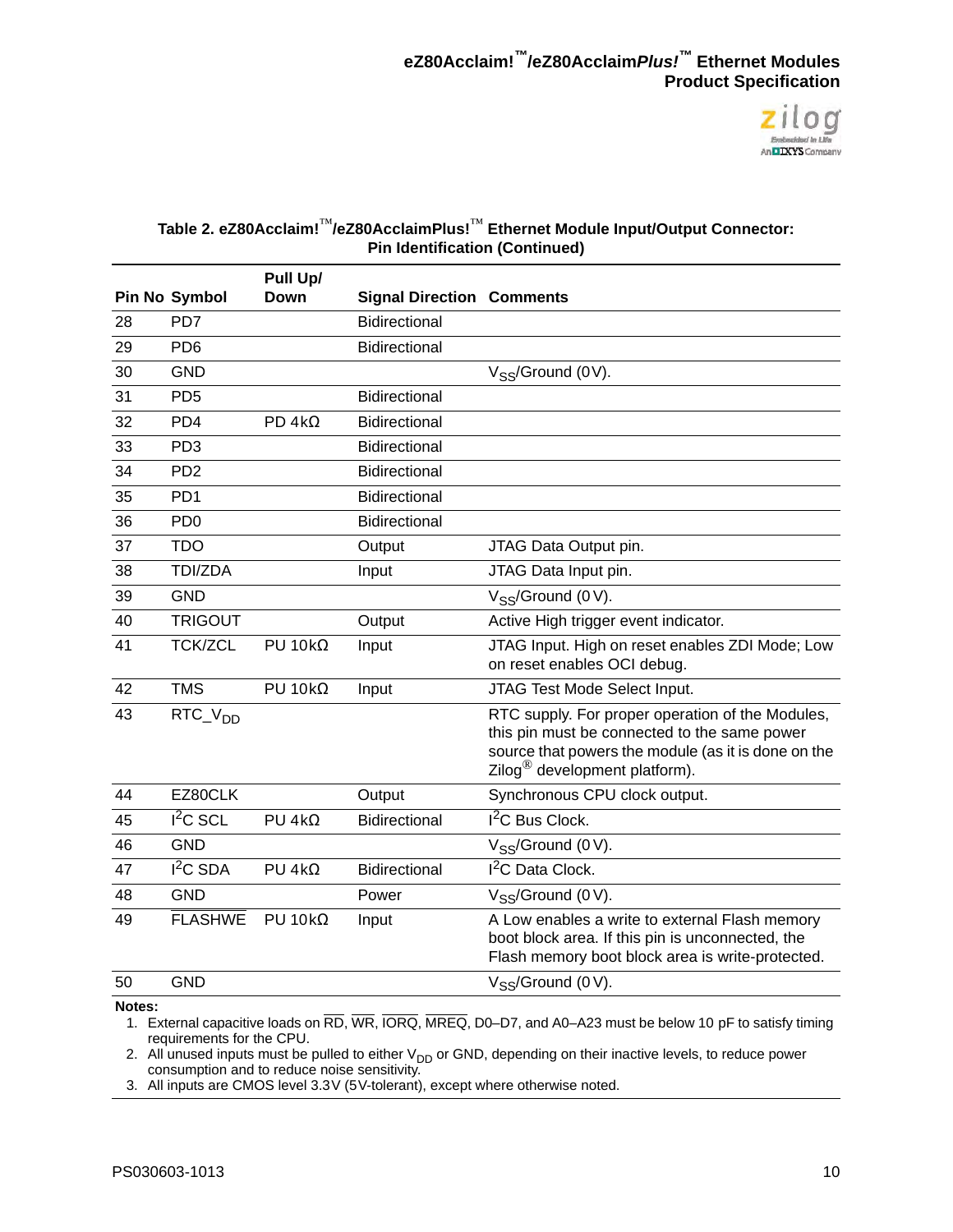

#### **Table 2. eZ80Acclaim!**™**/eZ80AcclaimPlus!**™ **Ethernet Module Input/Output Connector: Pin Identification (Continued)**

|    |                      | Pull Up/          |                                      |                                                                                                                                                                                                                                                                                                                                                                                                                                 |
|----|----------------------|-------------------|--------------------------------------|---------------------------------------------------------------------------------------------------------------------------------------------------------------------------------------------------------------------------------------------------------------------------------------------------------------------------------------------------------------------------------------------------------------------------------|
|    | <b>Pin No Symbol</b> | Down              | <b>Signal Direction Comments</b>     |                                                                                                                                                                                                                                                                                                                                                                                                                                 |
| 51 | CS <sub>3</sub>      |                   | Output                               | Used on the eZ80190, eZ80L92, eZ80F92,<br>eZ80F93 devices and connected to the CS8900<br>EMAC.                                                                                                                                                                                                                                                                                                                                  |
| 52 | <b>DIS IRDA</b>      | $PU$ 10k $\Omega$ | Input                                | A Low disables the onboard IRDA transceiver to<br>use PC0/PC1 UART pins externally.                                                                                                                                                                                                                                                                                                                                             |
| 53 | <b>RESET</b>         | $PU 2k\Omega$     | <b>Bidirectional</b>                 | Reset Output from module or push-button reset.                                                                                                                                                                                                                                                                                                                                                                                  |
| 54 | <b>WAIT</b>          | $PU 2k\Omega$     | Input                                | Driving the WAIT pin Low forces the CPU to<br>provide additional clock cycles for an external<br>peripheral or external memory to complete its read<br>or write operation.                                                                                                                                                                                                                                                      |
| 55 | $V_{CC}$             |                   |                                      | 3.3V supply input pin.                                                                                                                                                                                                                                                                                                                                                                                                          |
| 56 | <b>GND</b>           |                   |                                      | $V_{SS}$ /Ground (0V).                                                                                                                                                                                                                                                                                                                                                                                                          |
| 57 | <b>HALT SLP</b>      |                   | Output, Active<br>Low                | A Low on this pin indicates that the CPU enters<br>either HALT or SLEEP Mode because of execution<br>of either a HALT or SLP instruction.                                                                                                                                                                                                                                                                                       |
| 58 | <b>NMI</b>           | $PU$ 10k $\Omega$ | Schmitt-trigger<br>Input, Active Low | The NMI input is a higher priority input than the<br>maskable interrupts. It is always recognized at the<br>end of an instruction, regardless of the state of the<br>interrupt enable control bits. This input includes a<br>Schmitt-trigger to allow RC rise times. This<br>external NMI signal is combined with an internal<br>NMI signal generated from the WDT block before<br>being connected to the NMI input of the CPU. |
| 59 | $\rm V_{CC}$         |                   |                                      | 3.3V supply input pin.                                                                                                                                                                                                                                                                                                                                                                                                          |
| 60 | Reserved             |                   | <b>NC</b>                            | Reserved; no connection.                                                                                                                                                                                                                                                                                                                                                                                                        |
|    |                      |                   |                                      |                                                                                                                                                                                                                                                                                                                                                                                                                                 |

**Notes:**

1. External capacitive loads on RD, WR, IORQ, MREQ, D0–D7, and A0–A23 must be below 10 pF to satisfy timing requirements for the CPU.

2. All unused inputs must be pulled to either V<sub>DD</sub> or GND, depending on their inactive levels, to reduce power consumption and to reduce noise sensitivity.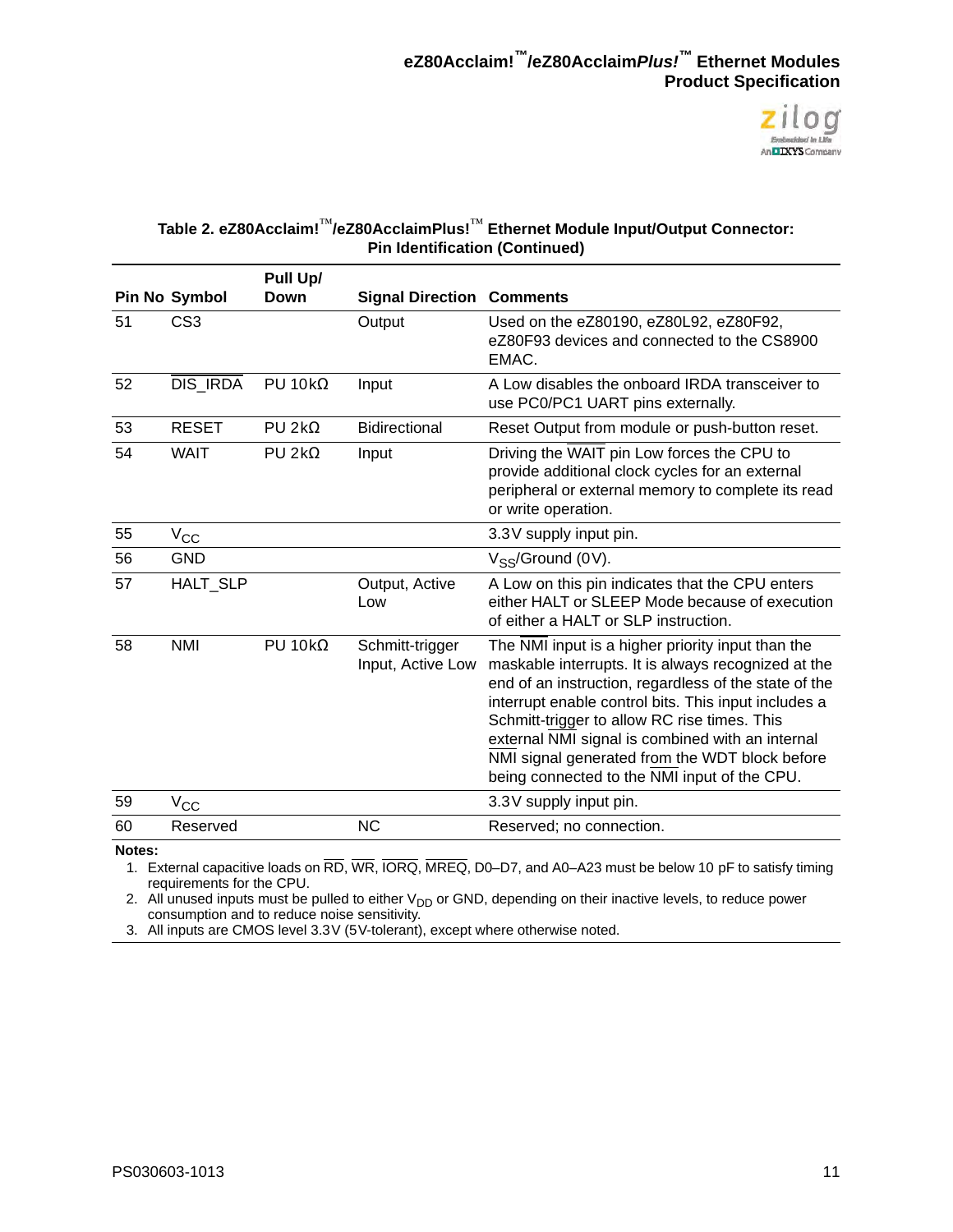

# <span id="page-17-0"></span>*Onboard Component Description*

This chapter describes each individual component of the eZ80Acclaim! $\mathbb{N}$ eZ80AcclaimPlus!™ Ethernet Module.

## <span id="page-17-1"></span>**Logic-Level Input/Outputs**

The I/O connector features 32 general-purpose 3.3 V CMOS I/O pins that can be used as outputs or inputs interfacing to external logic. All I/Os are 5 V-tolerant. Some of the general-purpose I/O pins support dual mode functions (SPI, Timer I/O, UARTs, and bit I/O with edge- or level-triggered interrupt functions on each pin). For more information about the eZ80Acclaim!<sup>™</sup> MCU, refer to the **eZ80F91 MCU Product Specification (PS0192)**. To learn more about the eZ80Acclaim*Plus!*<sup>™</sup> MCU, refer to the eZ80F91 ASSP Product Specification [\(PS0270\)](http://www.zilog.com/docs/ez80acclaim/ps0270.pdf).

## <span id="page-17-2"></span>**Onboard Battery Backup**

An onboard Panasonic ML2020 3 V Lithium battery powers the 32 kHz real-time clock when external power is removed. The battery is charged through diode D2 and resistor R17 when external power is applied to the board.

## <span id="page-17-3"></span>**Ethernet PHY and RJ45 Connector**

The Module is equipped with an RJ45 connector with integrated magnetics and two LEDs manufactured by IDT.

### <span id="page-17-4"></span>**Ethernet LEDs**

Ethernet activity is indicated by two LEDs located on the RJ45 connector. When the PHY is receiving data, the green LED is ON. When the PHY is transmitting data, the yellow LED is ON.

# <span id="page-17-5"></span>**Fast Buffer (U6)**

The eZ80Acclaim!<sup>™</sup>/eZ80AcclaimPlus!<sup>™</sup> Ethernet Module features a fast buffer (see [Fig](#page-8-1)[ure 1 on page 3](#page-8-1)) that is used to prevent bus contention that can occurs due to slow turn-off time of the module's external Flash memory, and the fast bus turn-around time of the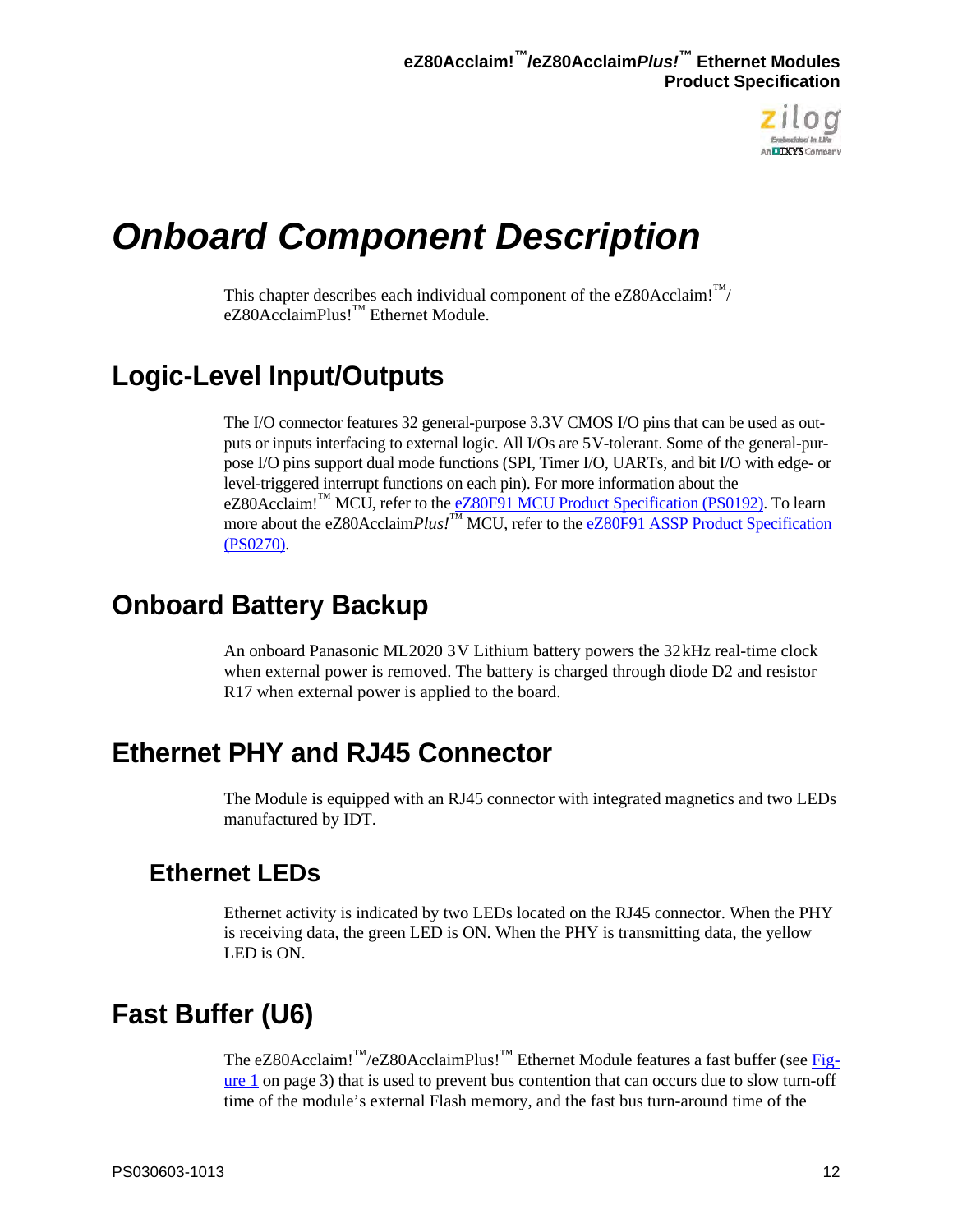

eZ80F91 MCU (i.e, a generic feature of the  $eZ80^{\circ}$  family when it is used in NATIVE Mode).

When developing with the eZ80 family of products in NATIVE Mode, the challenge with bus contention occurs when two or more devices drive a common bus. The eZ80F91 MCU's CS0 drives the Flash CE. After accessing the Flash memory space, CS0 is driven High a maximum of 8.8 ns after the next rising edge of the clock (refer to T6 in [Figure 4\)](#page-18-0). The Flash turn-off time  $(T_{OD})$  is 25 ns, which is the period from OE or CE going High to the Flash output drivers going into High-Z Mode. In essence, after the end of the MCU's read access to Flash, a period of  $8.8 \text{ns} + 25 \text{ns} = 33.8 \text{ns}$  must occur before Flash memory stops driving the data bus. At this point, the eZ80F91 device is already well into the next bus cycle.



<span id="page-18-0"></span>**Figure 4. Bus Contention without the eZ80Acclaim!**™**/eZ80AcclaimPlus!**™ **Ethernet Module: Fast Buffer Feature**

During a memory write cycle, data (output) from the eZ80F91 device is valid not later than  $T3 = 7.5$  ns, and the write pulse is asserted not later than 4.5 ns after the falling edge of the Clock (14.5 ns from the rising edge if Clock is 50 MHz). The result is that during  $T_{CON} = (33.8 \text{ns} - 7.5 \text{ns}) = 26.3 \text{ns}$ , two devices drive the common data bus: the eZ80F91 MCU itself, and Flash memory. In turn, data that is being written during the write opera-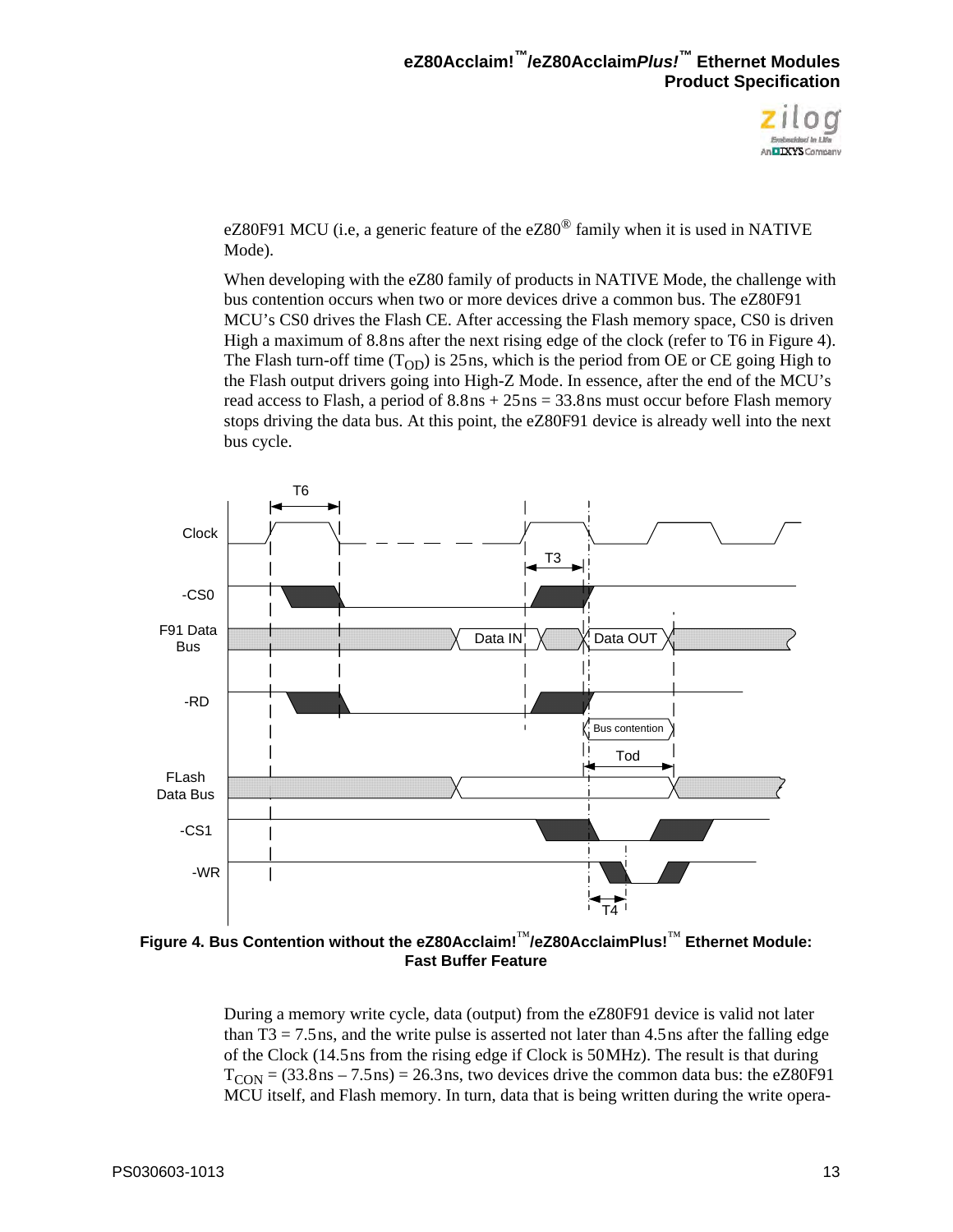

tion could become corrupted. The part used to isolate a slow Flash data bus from a fast eZ80F91 bus has a 5.5 ns turn-off time, which reduces the 25 ns duration of the  $T_{\text{CON}}$  to 5.5 ns. As a result, bus contention still occurs, but its duration is not 26.3 ns, as described in the following equation:

Time of contention =  $(8.8 \text{ns} - 7.5 \text{ns} + 5.5 \text{ns} = 6.8 \text{ns})$ 

Data being written is not corrupted because the write pulse is not yet asserted.

For more information about bus contention on the eZ80Acclaim!<sup>™</sup> MCU, refer to the eZ80F91 [MCU Product Specification \(PS0192\)](http://www.zilog.com/docs/ez80acclaim/ps0192.pdf). To learn more about bus contention on the eZ80Acclaim*Plus!*™ MCU, refer to the [eZ80F91 ASSP Product Specification \(PS0270\).](http://www.zilog.com/docs/ez80acclaim/ps0270.pdf)

## <span id="page-19-0"></span>**Memory**

The Module's onboard memory consists of the following components:

- U4, CY7C1049: 512KB SRAM with a 10ns access time
- U5, S29GL064N: 8MB NOR Flash with 90 ns access time
- **•** U3, S25FL032: 32 Mb NAND Flash with an SPI interface

The Module contains external Flash memory, and the eZ80F91 MCU contains internal Flash memory. To allow read/write access to Flash memory on the Module, there are two signals provided, on connectors J1 and J2. A jumper on the module, JP3, enables the programming of on-chip Flash. There is also a signal that duplicates the function of this JP3 jumper. [Table 3](#page-19-1)  indicates the states of the signals and the status of the JP3 jumper for different modes.

<span id="page-19-1"></span>

| Signal/Jumper   | <b>Function</b>                                                                                                                                           | <b>State/Status</b>            |
|-----------------|-----------------------------------------------------------------------------------------------------------------------------------------------------------|--------------------------------|
| DIS FLASH       | Controls read/write access to the eZ80Acclaim! <sup>™/</sup><br>eZ80AcclaimPlus! <sup>™</sup> Ethernet Module for external Flash memory.                  | When Low,<br>access is enabled |
| <b>FLASHWE</b>  | Controls write operations to the boot block of the eZ80Acclaim! $\frac{m}{2}$<br>eZ80AcclaimPlus! <sup>™</sup> Ethernet Module for external Flash memory. | When Low, write<br>is enabled  |
| J <sub>P3</sub> | Controls write access to eZ80F91 MCU on-chip Flash memory.                                                                                                | When IN, write is<br>enabled   |
| <b>F91 WE</b>   | Controls write access to eZ80F91 MCU on-chip Flash memory.                                                                                                | When Low, write<br>is enabled  |

|  | Table 3. Flash Memory Programming Signals and Jumpers |  |  |
|--|-------------------------------------------------------|--|--|
|--|-------------------------------------------------------|--|--|

The external Flash memory space of the eZ80Acclaim!<sup>™</sup>/eZ80AcclaimPlus!<sup>™</sup> Ethernet Module has an access time of 90 ns. At least five wait states must be added to the cycle when accessing external Flash at 50 MHz clock speed. The eZ80F91 devices on-chip Flash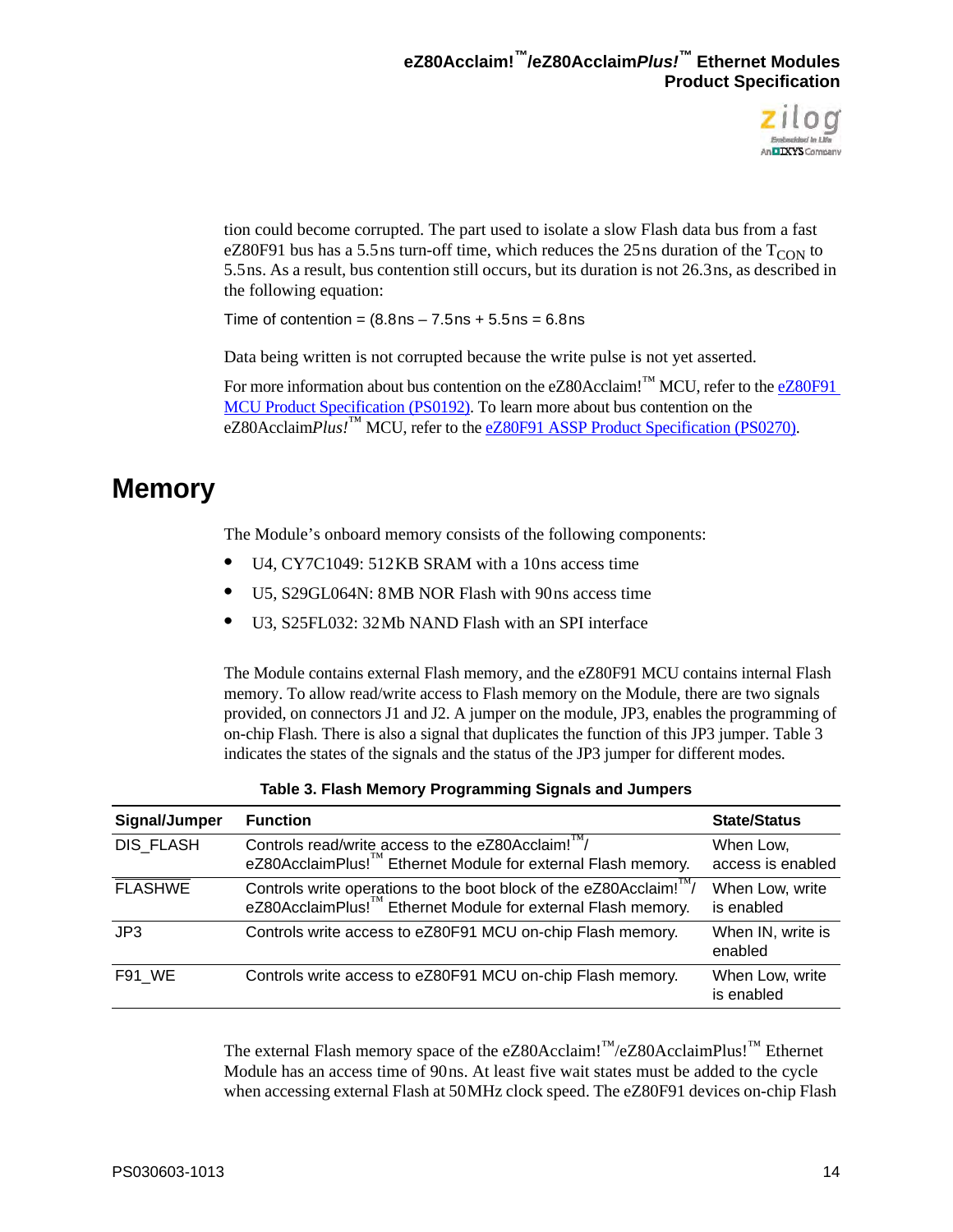

is faster; its minimum access time is 60 ns, which requires only three wait states at 50 MHz.

The Modules feature 512 KB of fast SRAM. Access time is 10 ns, which requires onewait-state access. The eZ80F91 MCU's on-chip SRAM is used with zero wait states. An additional memory component on the Module is NAND Flash memory with an SPI interface. This 32 Mb device is manufactured by Spansion.

## <span id="page-20-0"></span>**Serial Interface Ports**

The CPU contains two UARTs with programmable baud rate generators. UART0 is connected to GPIO PD[0:7] on the I/O connector. UART1 is connected to GPIO PC[0:7] on the I/O connector.

Note: Do not connect an RS-232 interface without level shifters. There are no RS-232 level shifters on the eZ80Acclaim!<sup>™</sup>/eZ80AcclaimPlus!<sup>™</sup> Ethernet Module.

## <span id="page-20-1"></span>**Physical Dimensions**

 $\blacktriangleright$ 

The footprint of each Modules' PCB is 63.5 **mm** x 78.7 mm. With an RJ-45 Ethernet connector, the overall height is 25 mm, see [Figure 5.](#page-21-1)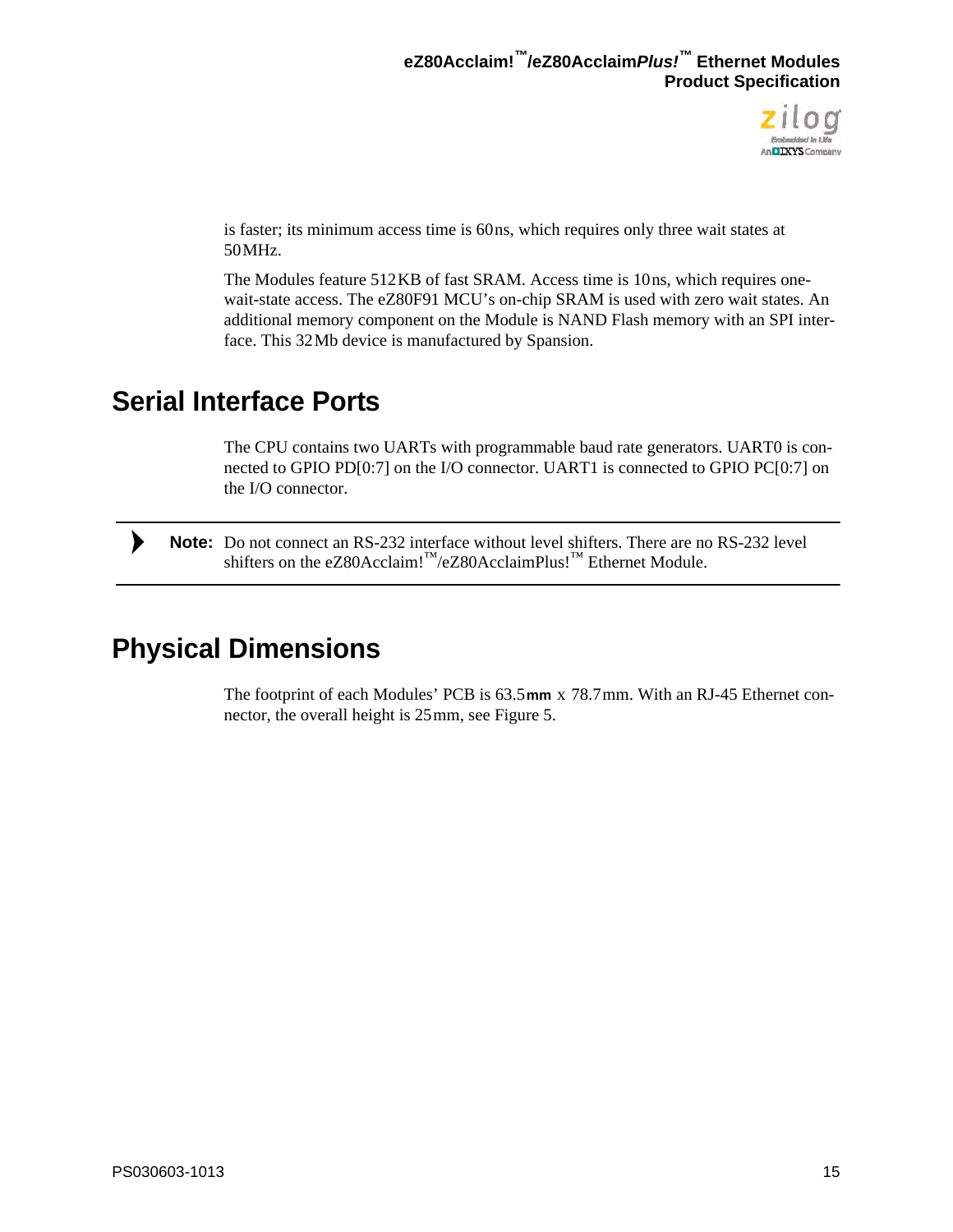



**Figure 5. Physical Dimensions of the eZ80Acclaim!**™**/eZ80AcclaimPlus!**™ **Ethernet Module**

## <span id="page-21-1"></span><span id="page-21-0"></span>**Absolute Maximum Ratings**

Stresses greater than those listed in [Table 4](#page-21-2) causes permanent damage to the device. These ratings are stress ratings only. Operation of the device at any condition outside those indicated in the operational sections of these specifications is not implied. Exposure to absolute maximum rating conditions for extended periods may affect device reliability. For improved reliability, unused inputs must be tied to one of the supply voltages ( $V_{DD}$  or  $V_{SS}$ ).

<span id="page-21-2"></span>

| <b>Parameter</b>                |     | Minimum Maximum | Units |  |
|---------------------------------|-----|-----------------|-------|--|
| Standard operating temperature  |     | +70             | °C    |  |
| Storage temperature             | -45 | +85             | ٥C    |  |
| Operating Humidity (RH @ 50 °C) | 25% | 90%             |       |  |
| <b>Operating Voltage</b>        |     | 36              |       |  |

| Table 4. Absolute Maximum Ratings |  |  |
|-----------------------------------|--|--|
|-----------------------------------|--|--|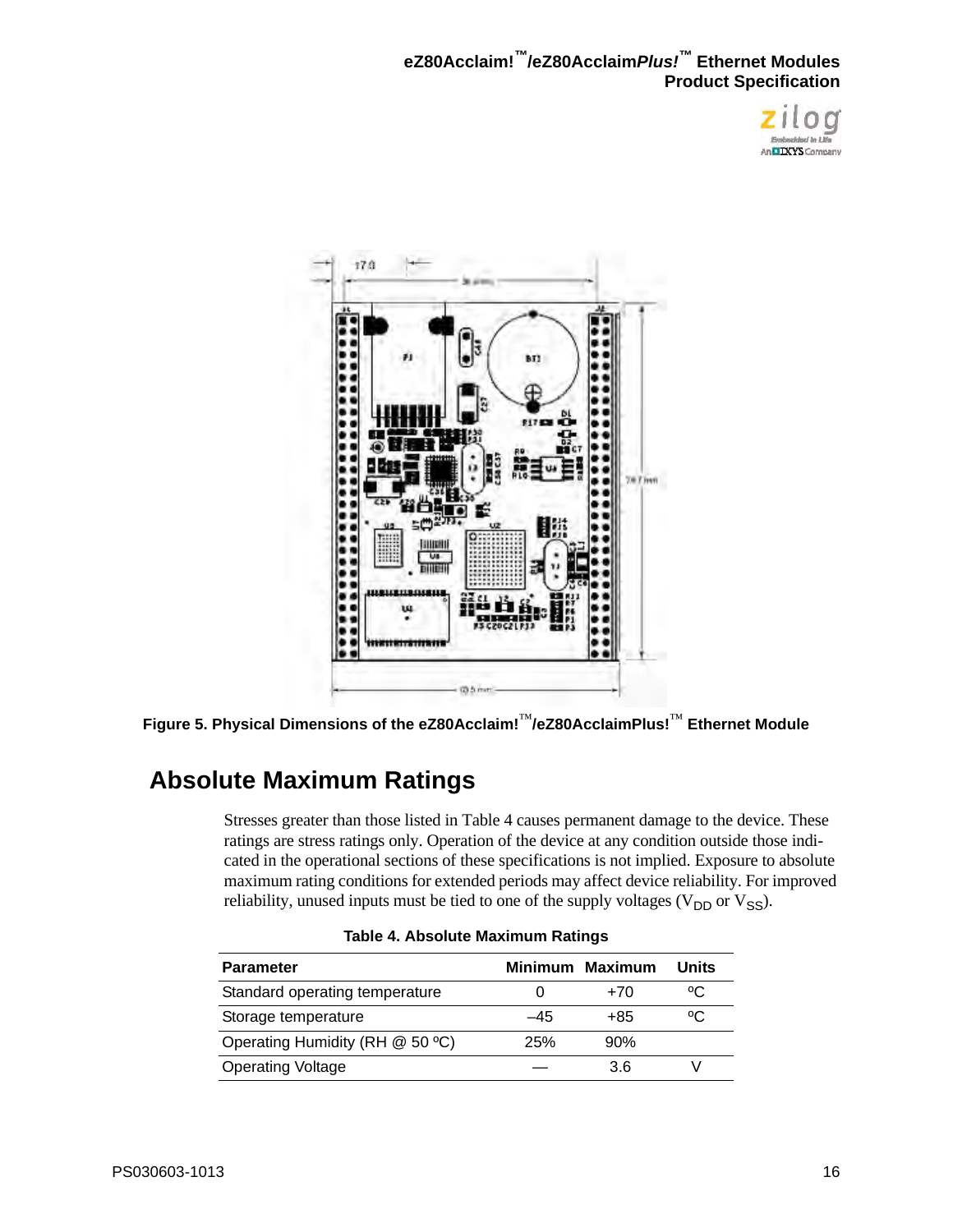

# <span id="page-22-1"></span><span id="page-22-0"></span>*Ordering Information*

You can order your eZ80Acclaim!™/eZ80AcclaimPlus!™ Ethernet Module from Zilog or any of Zilog's authorized distributors using the following part numbers. For more information about ordering, please consult your local Zilog sales office. The [Zilog website](http://www.zilog.com/) lists all regional offices and provides additional information about the ZMOTION® Detection Module II product line.

## <span id="page-22-2"></span>**Part Numbers**

[Table 5](#page-22-3) lists the part numbers for the eZ80Acclaim!<sup>™</sup>/eZ80AcclaimPlus!<sup>™</sup> Ethernet Module products and kit, and briefly describes each part.

<span id="page-22-3"></span>

| <b>Part Number</b> | <b>Description</b>                |
|--------------------|-----------------------------------|
| eZ80F915150MODG    | eZ80Acclaim! Ethernet Module      |
| eZ80F917150MODG    | eZ80Acclaim Plus! Ethernet Module |
| eZ80F910300ZCOG    | eZ80Acclaim Plus! Development Kit |

**Table 5. Part Numbers**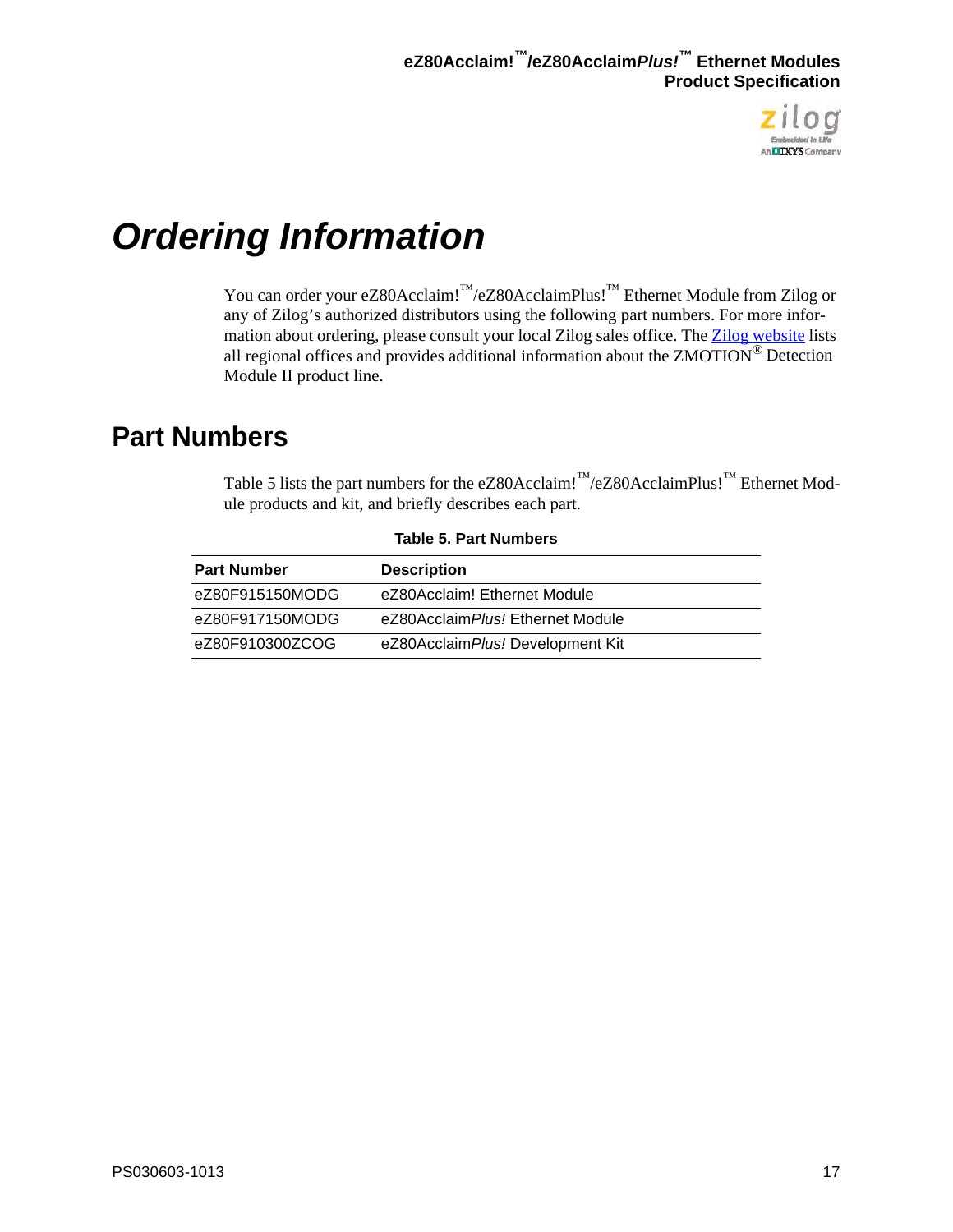

# *Schematic Diagrams*

[Figures 6 through](#page-23-2) Figure 10 displays the layout of the eZ80Acclaim!™/eZ80AcclaimPlus!™ Ethernet Module.



<span id="page-23-2"></span><span id="page-23-1"></span><span id="page-23-0"></span>**Figure 6. eZ80Acclaim!**™**/eZ80AcclaimPlus!**™ **Ethernet ModuleSchematic Diagram: Ethernet**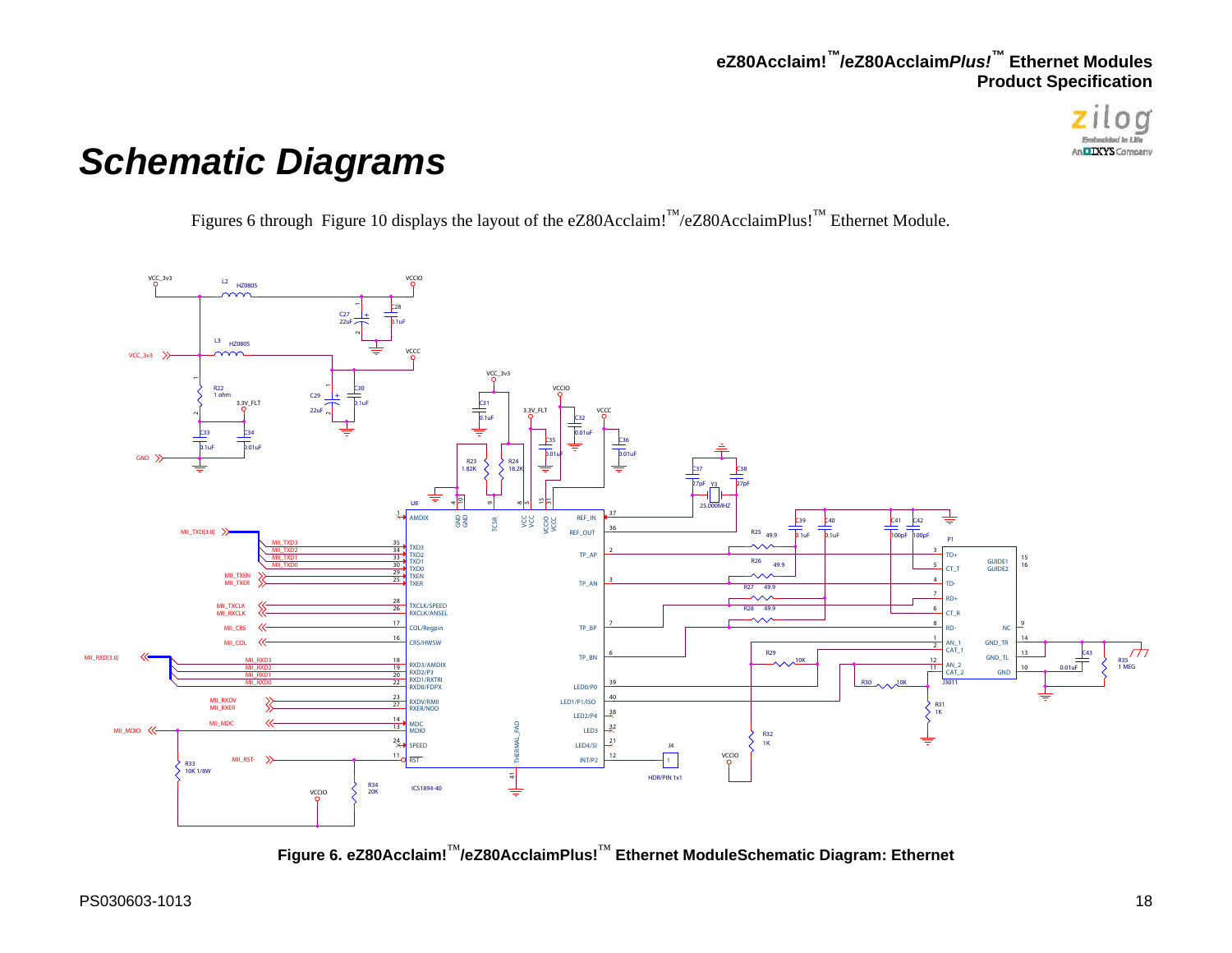



<span id="page-24-0"></span>**Figure 7. eZ80Acclaim!**™**/eZ80AcclaimPlus!**™ **Ethernet ModuleSchematic Diagram: SRAM and Flash Memories**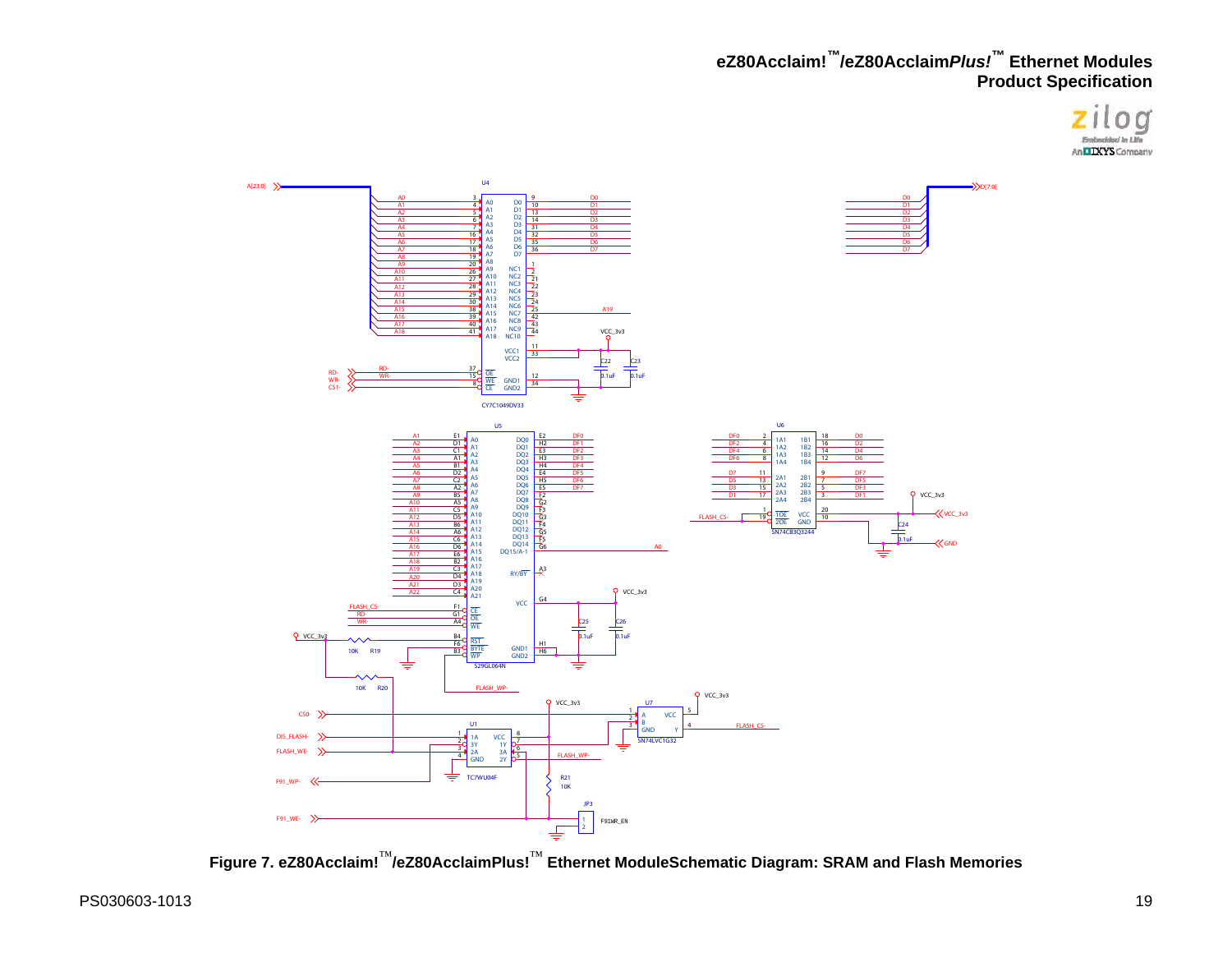



<span id="page-25-0"></span>**Figure 8. eZ80Acclaim!**™**/eZ80AcclaimPlus!**™ **Ethernet ModuleSchematic Diagram: J1 and J2 Connectors**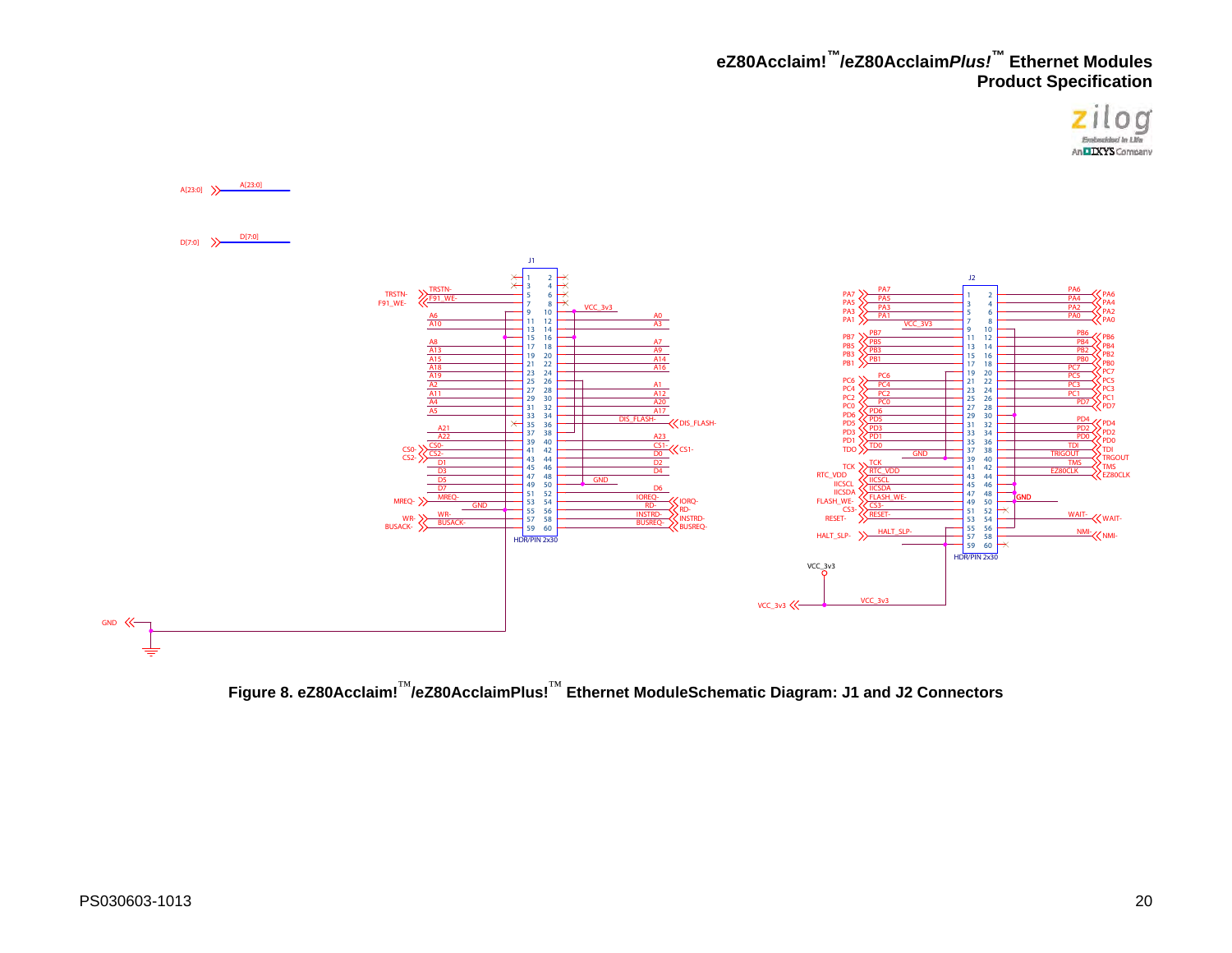



<span id="page-26-0"></span>**Figure 9. eZ80Acclaim!** ™**/eZ80AcclaimPlus!** ™ **Ethernet ModuleSchematic Diagram: MCU**